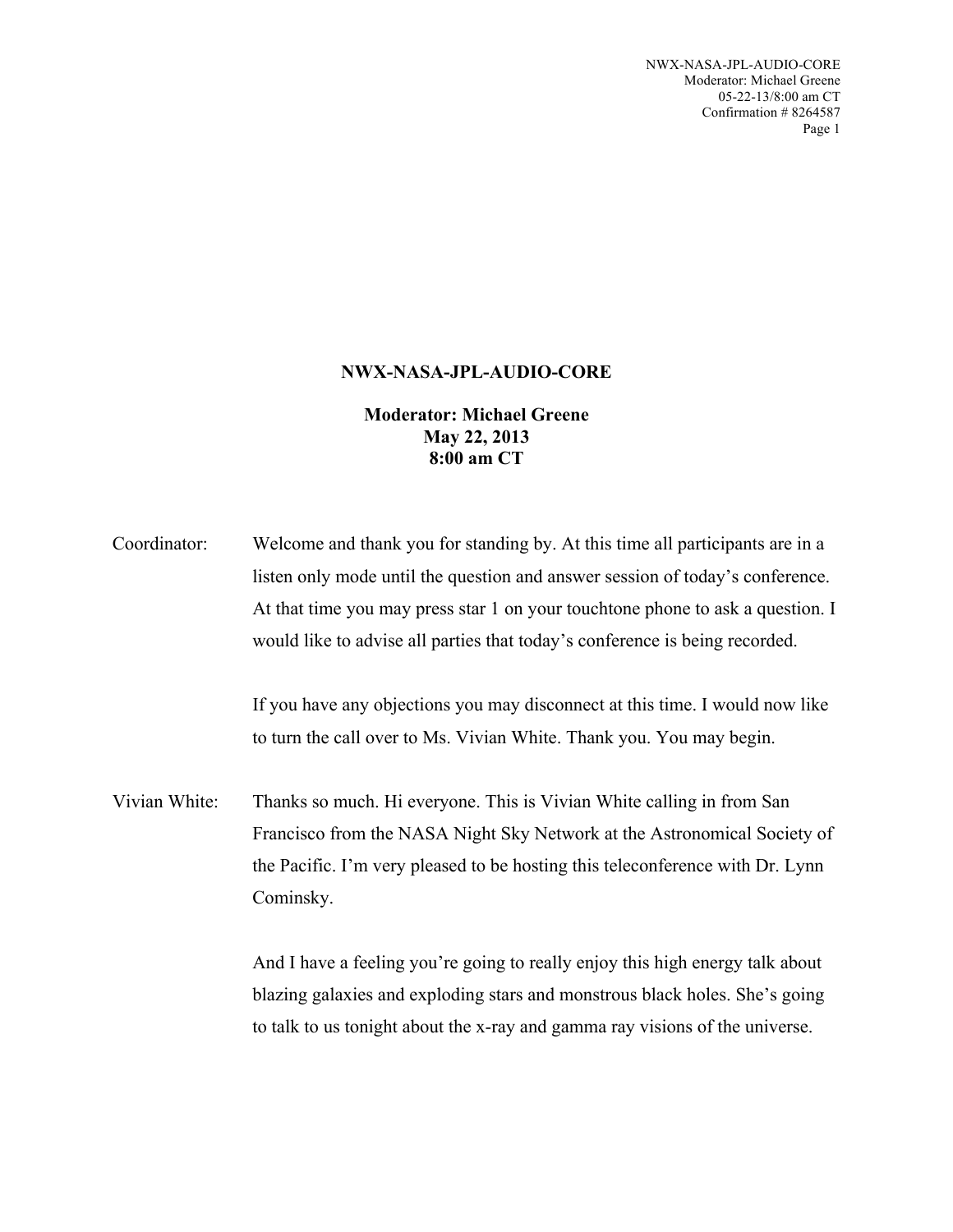NWX-NASA-JPL-AUDIO-CORE Moderator: Michael Greene 05-22-13/8:00 am CT Confirmation # 8264587 Page 2

Vivian White: Just follow along with the slides and there's going to be time for Q&A at the end of the talk if you stick around. There's also going to be, after the Q&A we're going to give away a copy of the new hardcover book, The Life and Death of Stars by Kenneth Lang, to one lucky listener.

> So stick around to the bitter end and we'll tell you more about that when we get there. So now I would love to introduce Dr. Lynn Cominsky who keeps very busy wearing many hats. She is an award winning professor and the Chair of the Sonoma State Physics and Astronomy Department.

Where she is among many other things, developing an online cosmology course for undergraduates. She's also a lead scientist on many high energy missions like Swift and NuStar and Fermi which she'll tell us all about in a minute.

She's been studying the high energy phenomena of black holes and pulsars and neutron stars for I think more than three decades, since the first x-ray satellite data came in to the Harvard Center for Astrophysics.

So I read an article that described her as a serious scientists with a sense of humor which I can attest to. And it's one of the reasons we've asked her back to speak with us. I believe it's been about five years since you last spoke with us Dr. Cominsky.

We were talking then about the upcoming GLAST launch which was soon renamed the Fermi Gamma-ray Telescope. And this is where all the record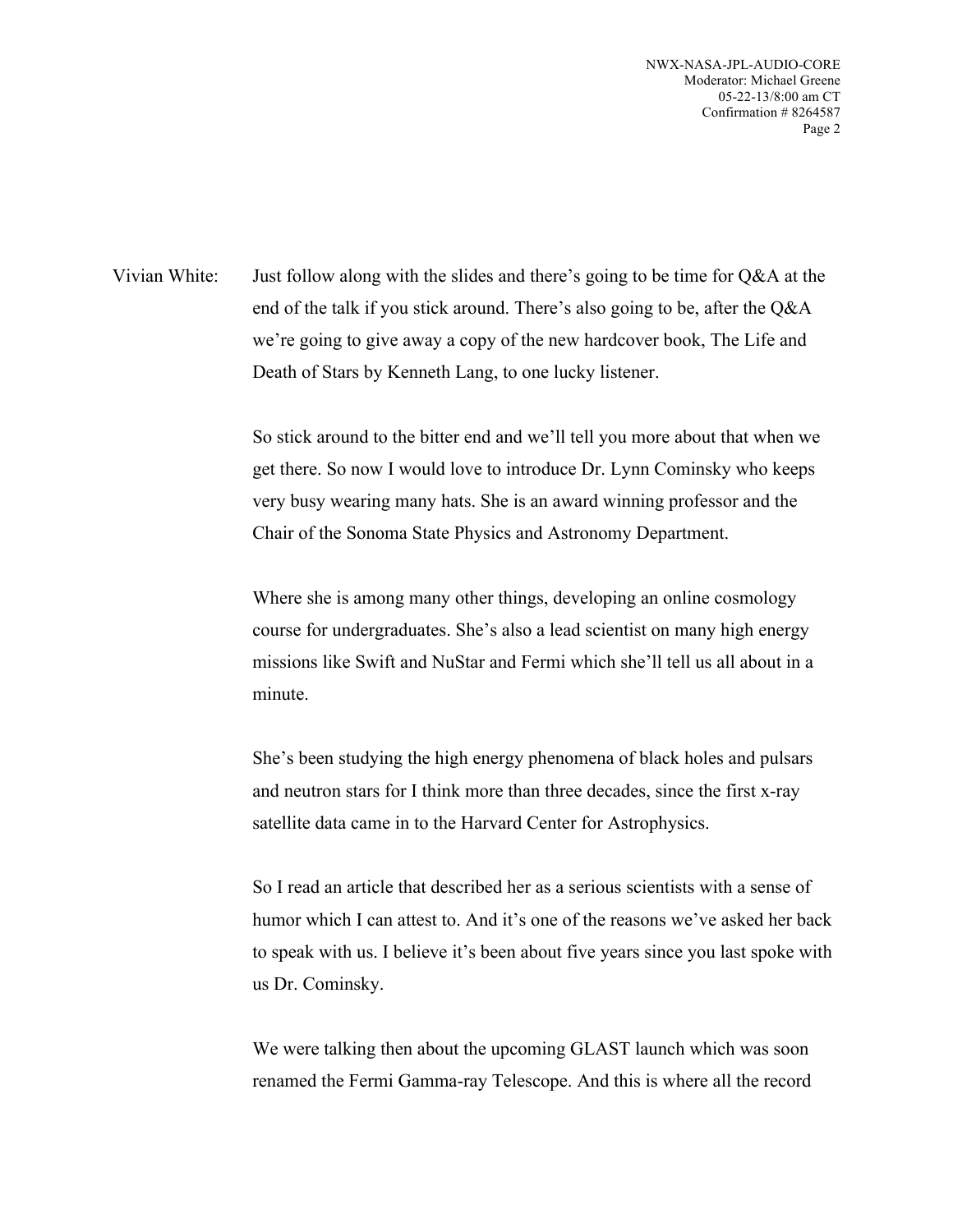setting GLASTs are being detected right now I hear. So I'll stop talking now and you can tell us more about them.

Thank you so much for joining us tonight Dr. Cominsky.

Dr. Lynn Cominsky: Well you're very welcome. I assume my line is open?

Vivian White: It is open.

Dr. Lynn Cominsky: Okay, good. So - and I also assume everyone's looking at the slides. It's great to be here. Right now you should be looking at the title slide. It has on it an artist's conception of a galaxy with a supermassive black hole shooting juts of particles and light out of it.

> If you will please turn to slide 2 - these are the satellite missions that my group supports, four different satellite missions. Pretty much every high energy mission that's up there right now except for Chandra, the really big one.

That's done by folks at Harvard where I used to work, as Vivian just told you. So I'm going to concentrate tonight in telling you some results from Swift which I got to see the launch of back in 2004. It's a medium sized satellite that looks for gamma-ray bursts.

Fermi which used to be called GLAST, which I also got to see the launch of in 2008 and that is very high as energy gamma-ray sky survey. Plus it also seeks gamma-ray bursts. And then most recently, NuStar got launched, just about a year ago.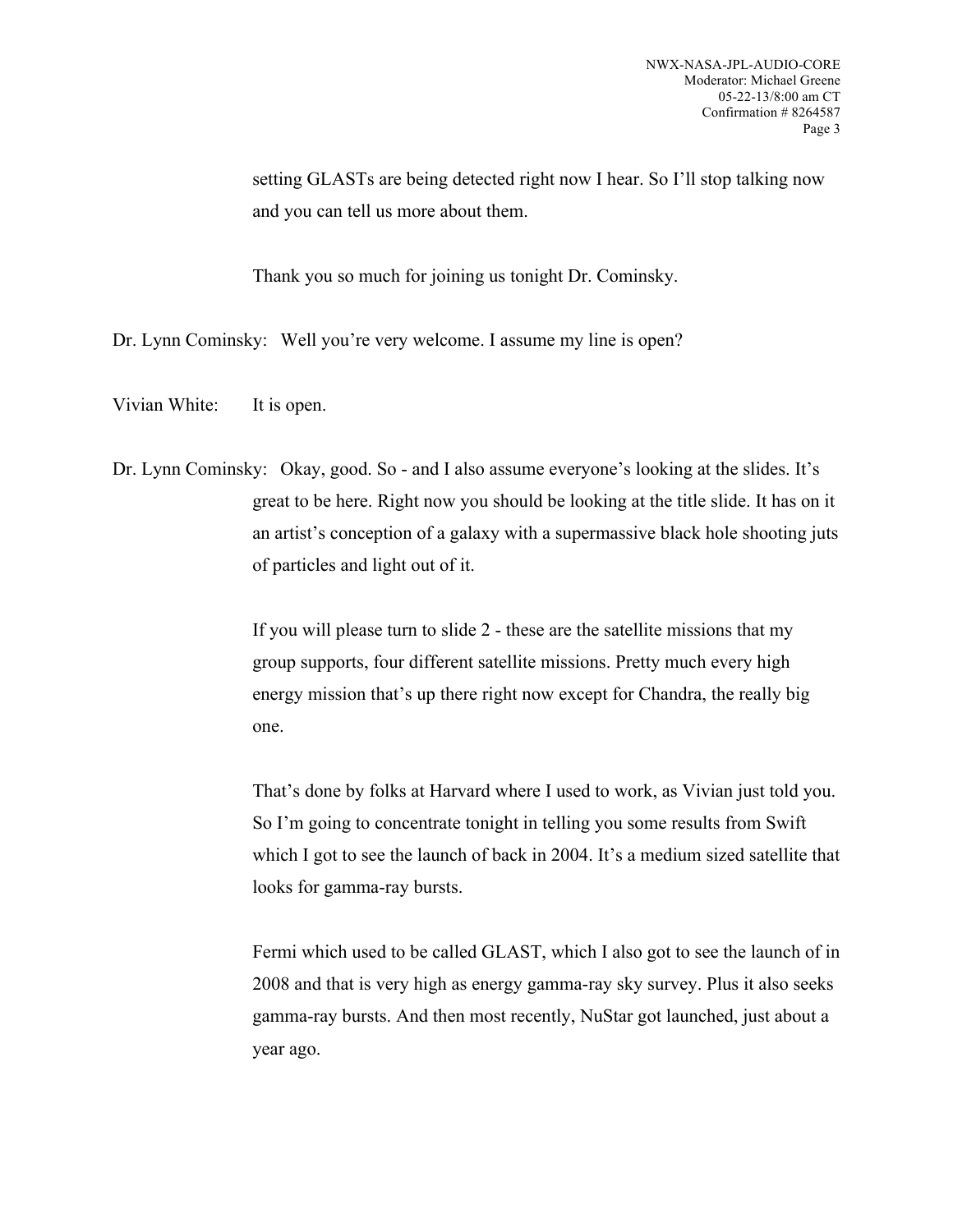I did not get to see the launch of that one. That was launched in a very unusual way which I won't have time to talk about. But it wasn't launched from Cape Canaveral. It was launched from the Marshall Islands. And so hardly anybody got to see that one launch live.

If you'll change to slide 3, this is the conical diagram of the electromagnetic spectrum, all of the different forms of light that we can and visible light is right in the middle.

And I've illustrated on this by different color boxes and lines, the energy band passes of three of the satellites that I'm going to be talking about. So if you look at the big purple box I made just one big box for Swift. Swift has three different telescopes on it.

One that looks at ultraviolet and optical light, so that's the UVOT, one that looks at x-rays, that's the XRT and then the one that looks to the gamma-ray burst which is called the Burst Alert Telescope, BAT. And that spans basically from the visible light range up to about 150,000 electron volts.

When we talk about x-rays and gamma-rays we usually use energy units and not wavelength units or frequency units because we are detecting individual photons for the most part and measuring their energy. So a visible light photon is typically about two or three electron volts.

And Swift goes up to 150,000 electron volts. NuStar is the little red box, the skinny red box and that has a narrow band of energy starting at ten and ending at 79,000 electron volts. Now Fermi has two different sorts of detectors. Its lowest energy range is about 10,000 electron volts.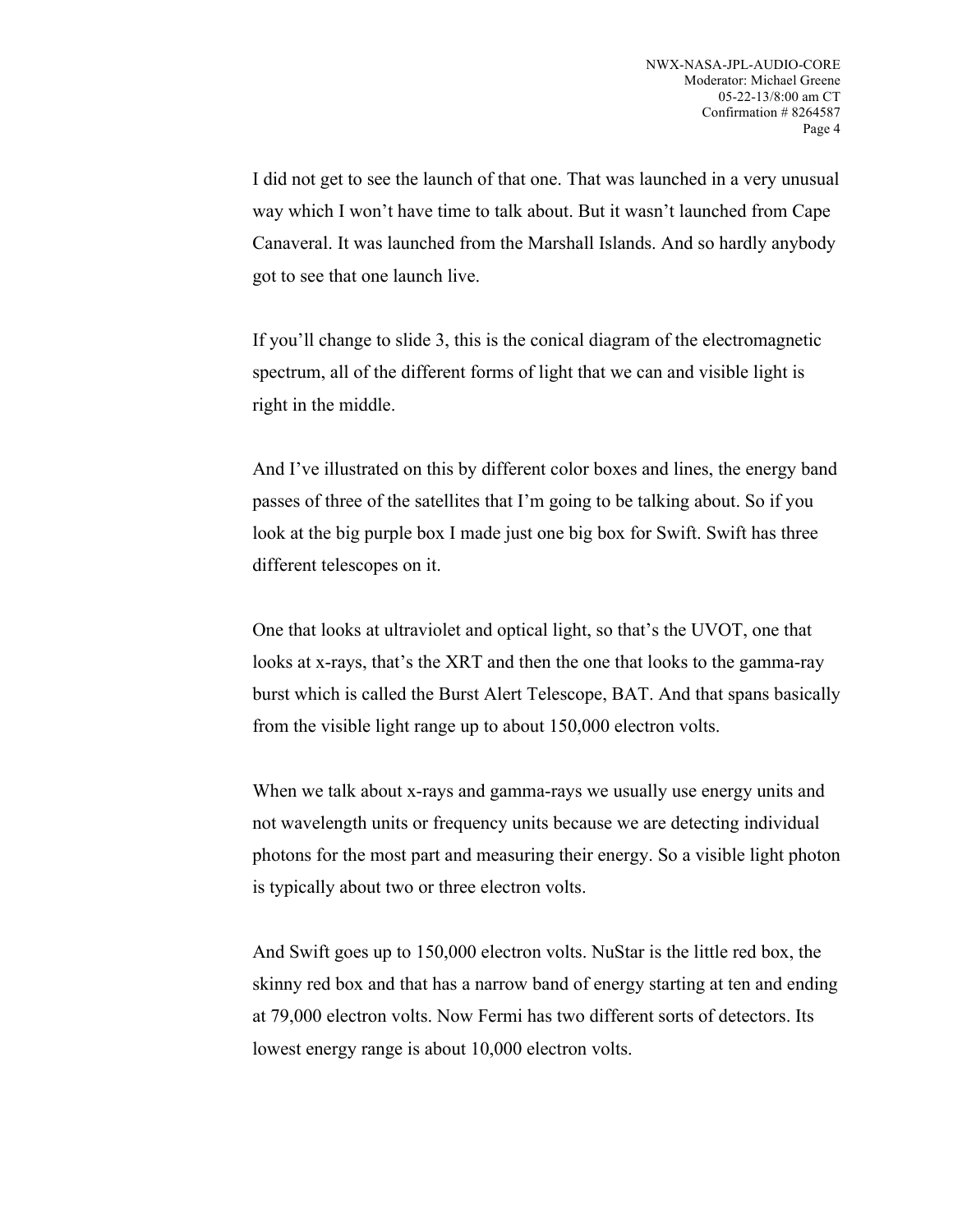But it goes all the way up to 300 approximately billion electron volts. And so that's why I have the black arrow there pointing to the right. So if you'll change to slide 4, this is a little graphic that shows what happens when you try to look at the space environment with x-ray light.

So in general the wavelengths of each - on an individual x-ray are about the size of an atom. We usually define the x-ray band as between 1000 to 100,000 times the energy's invisible light or roughly 1 KEV to 100 KEV.

And when you're looking at things in the sky that put out x-rays what you're usually seeing is very hot gas or plasma. Things that are radiating thermally so they're radiating because of their heat, at tens of millions of degrees to say 100 million degrees or a little bit more.

And those kinds of things that make those high temperatures include supernova remnants, so the leftover gas after a star explodes or the discs of gas that are orbiting black holes. Now if you turn to slide 5 you'll see a little picture of NuStar and a link for the NuStar Web site.

NuStar looks at the high energy x-ray sky so higher than Chandra Observatory that you may have seen lots of pretty pictures from. And it's the first x-ray telescope on orbit to every focus these x-rays at wavelengths higher than what Chandra can observe.

Chandra pretty much stops at 10,000 electron volts and that's where the NuStar energy band starts. Now if you'll turn to slide 6, you'll see a little graphic of how we focus x-rays. And this is true for Chandra as well. Both NuStar and Chandra have a focal length of about ten meters.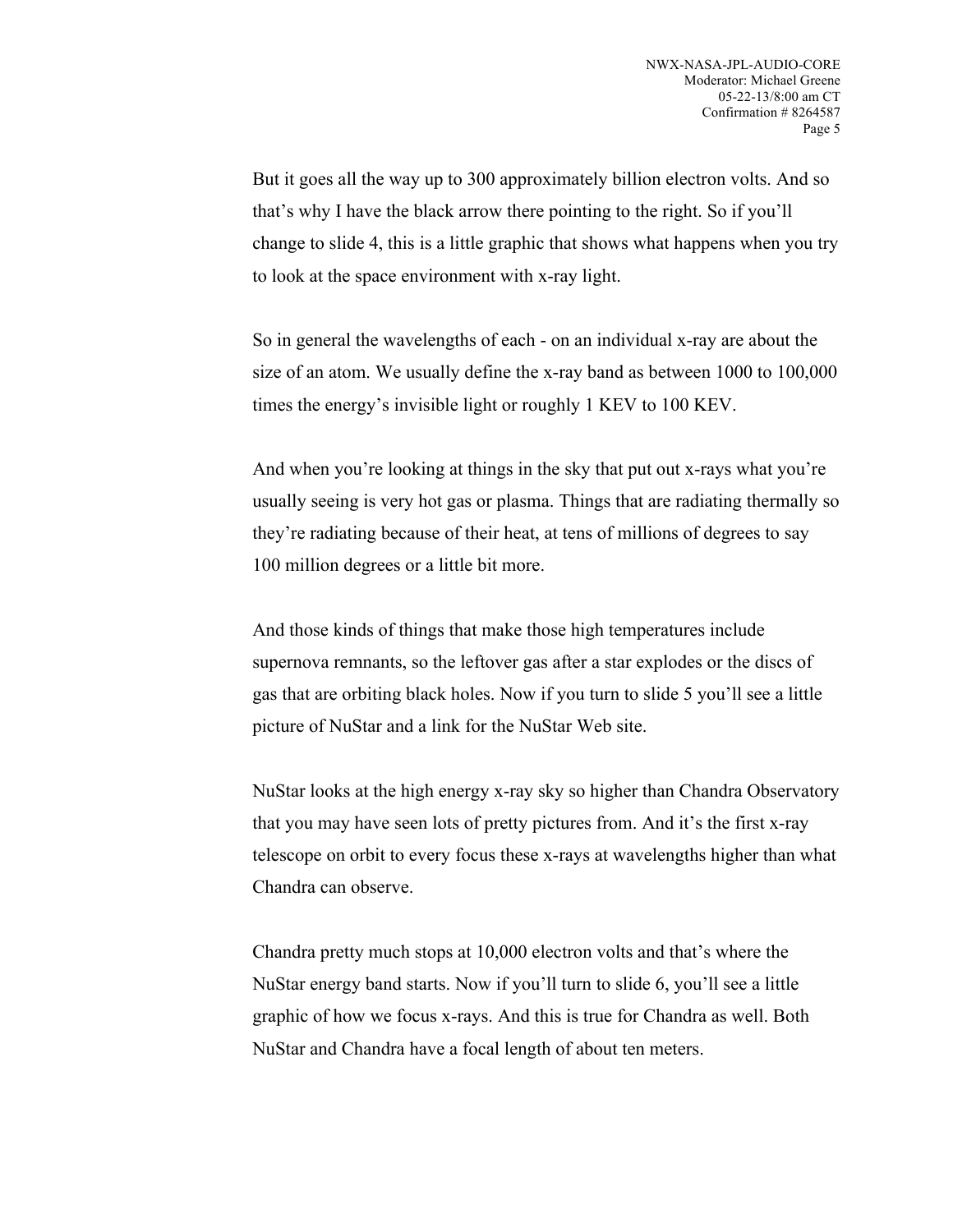And those - the cutaway, conical gray things on the left hand side is a cutaway view of the nested mirrors. So you use many mirror services nested inside each other, sort of like those Russian dolls.

And the x-rays bounce off one of the mirror surfaces, hit the second set of mirror surfaces and come to a focus at a point about 10 meters away. So it takes two bounces, sort of like skipping stones off the surface of the water, to focus the x-rays.

Not very similar to the way visible light telescopes are made. Now in Chandra these mirrors are highly polished surfaces of gold and the shapes are very exact, hyperbolas and parabolas. In NuStar which is a much cheaper and smaller mission, we basically approximated those services with just cones.

And the mirrors are made of multilayers of different materials to enable to focus the harder x-rays that you can't see with the gold coated mirrors of Chandra. The NuStar mirrors are coated. There's 133 layers of nested mirrors.

The outer 44 are coated with 200 layers of alternating tungsten and silicon. And the inner mirrors are coated with layers that alternate between platinum and carbon.

If you'll turn to slide 7 this is a photograph of the Swift Gamma-ray Burst mission before launch in the Goddard Space Flight Center clean room. And you can see all three telescopes on there.

The ultraviolet optical telescope near the x-ray telescope are just sticking up in the back behind that large, silver, aluminum thing that's on the top. You can see if you look carefully, two sort of round, cylindrical things in the back there. So those are those two telescopes.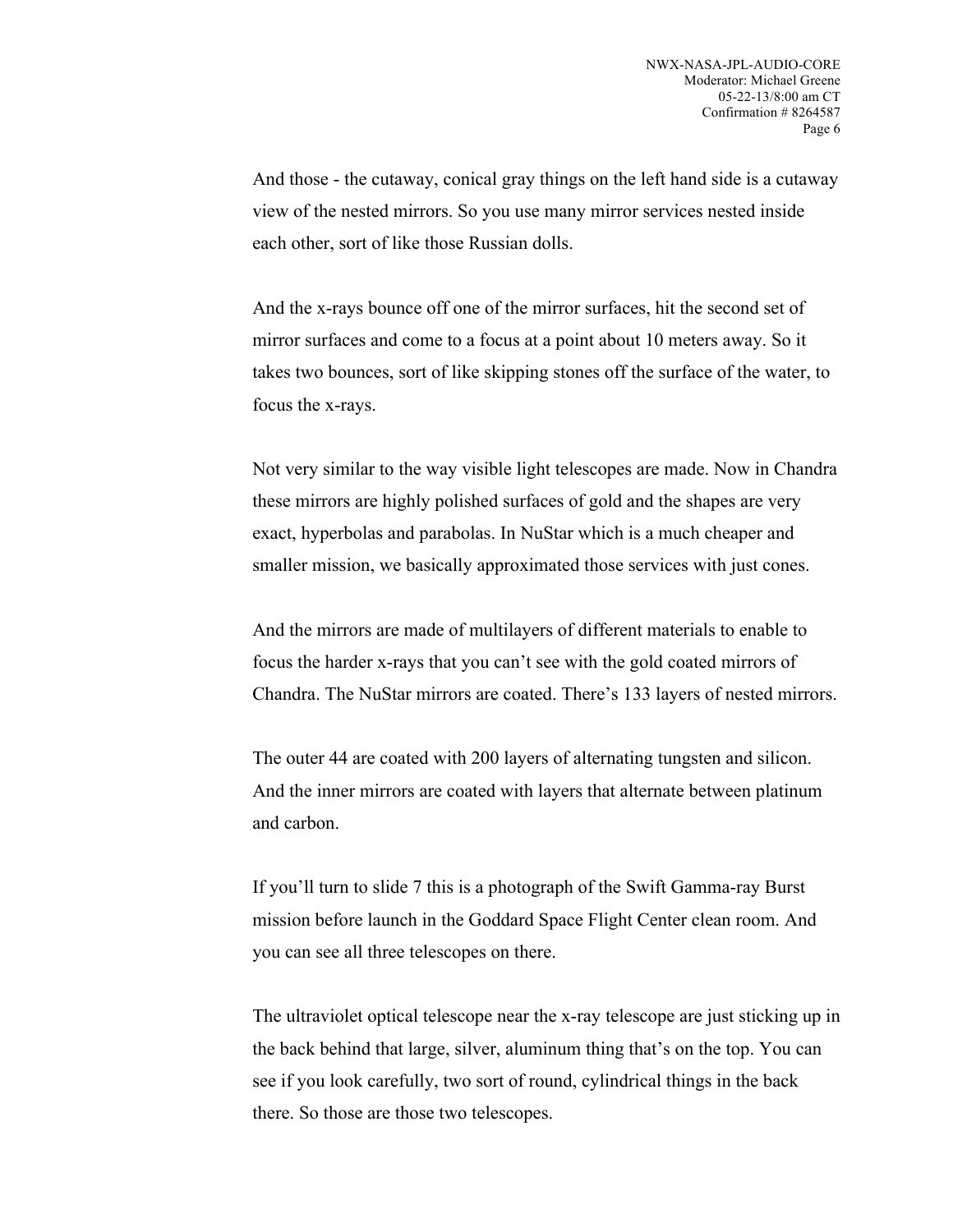But the Burst Alert Telescope is the one that I want to tell you a little bit more about. And also I should mention that Swift is one of the few NASA missions that's not an acronym. It's actually named after the Swift bird because it catches its prey on the fly like the Swift bird catches mosquitoes and bugs.

The Swift satellite swiftly turns to see gamma-ray bursts in less than a minute and catches the gamma-ray bursts on the fly. If you'll turn to slide 8, this is graphic that shows the parts of the Burst Alert Telescope.

Now this is another telescope that's very unusual and doesn't it all look like the kind of telescope that you use for visible light? It's basically made of the thing on top that looks sort of like a carpet is actually over 32,000 little lead tiles placed in a really random - sort of random array order.

And the tiles keep the x-rays from coming through. So if there's an x-ray burst that goes off the x-rays come down to the surface where the tiles are and they go through the spaces between the tiles. And they land on the detectors that are shown in the lower left.

And you basically make what's called a shadow mask and by doing some complex mathematical calculations you can invert that pattern to figure out roughly where in the sky the bursts occurred.

Then Swift gets that information and swiftly turns to put the two narrow field of view instruments - the ultraviolet optical telescope and the focusing x-ray telescope, onto that part of the sky to try to figure out what actually blew up and study the cooling embers and then there's the afterglow afterwards.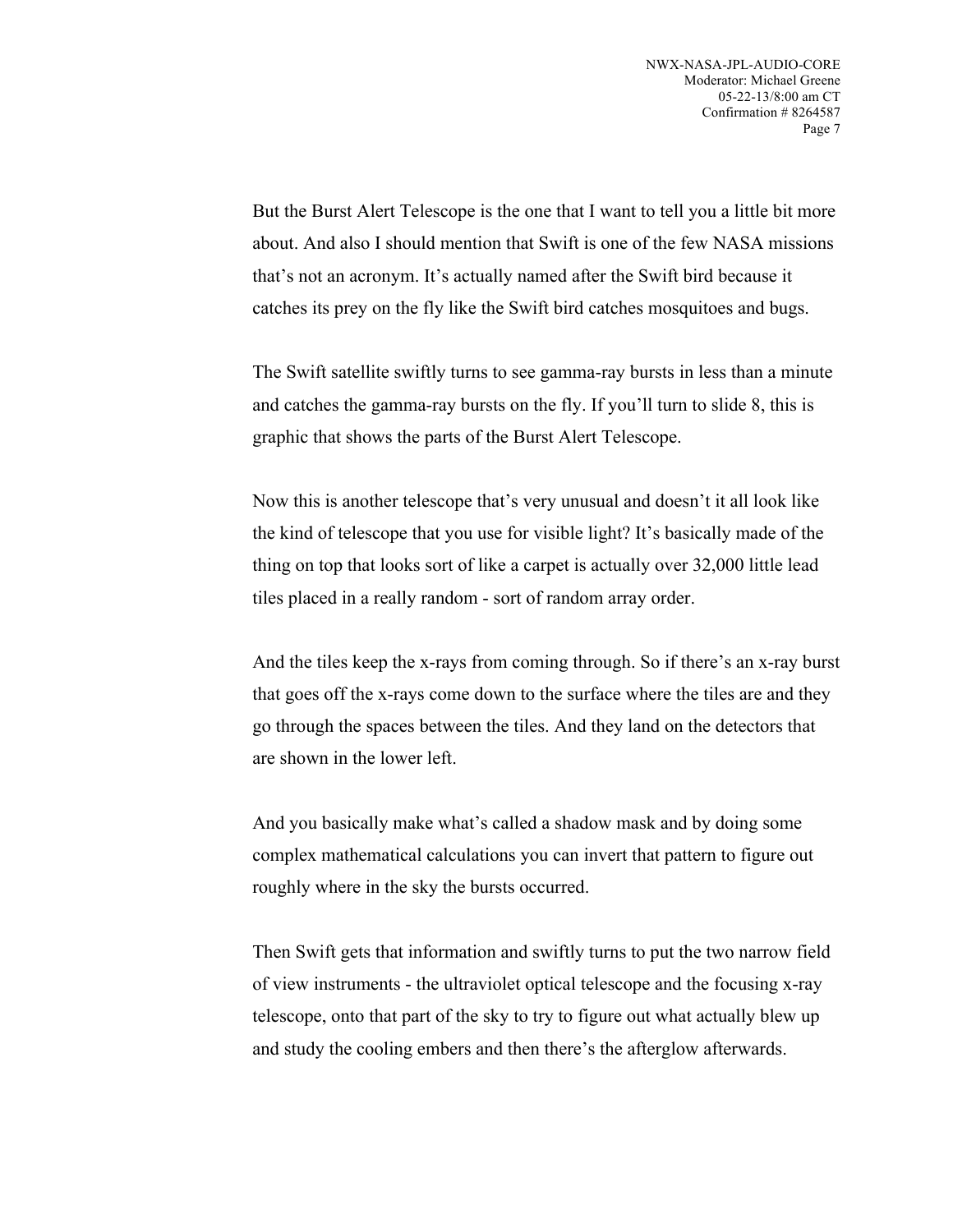Now if you'll turn to slide 9, we're going to talk a little bit about gamma-rays. So gamma-rays are the most energetic band of electromagnetic spectrum.

And in contrast to x-rays where a wavelength was the size of an atom, the wavelengths of gamma-rays are about the size of the nucleus of the atom which is much, much smaller.

And usually people say that the gamma-ray band starts at about 1 million electron volts, 1 million times that invisible light and it just keeps going up. It goes all the way up as far as we've ever been able to detect photon energy.

Now if you were going to create gamma-rays by the temperature of the matter, thermal gamma-rays they would be called, you would have to have things that would be billions of degrees. Remember x-rays were tens of millions of degrees.

So gamma-rays being much more energetic, you need to have billions of degrees. And really there are just not that many things out there in space that are billions of degrees.

Perhaps a star, right when it blows up is that split second of the actual explosion, you might see thermal radiation that's a billion degrees. But then it starts to cool down. So most of the things that we see in the universe that emit gamma-rays are not emitting thermal gamma-rays.

They're not emitting the radiation because they're hot. They're emitting the radiation because you've got charged particles that have been accelerated to really, really close to the speed of light.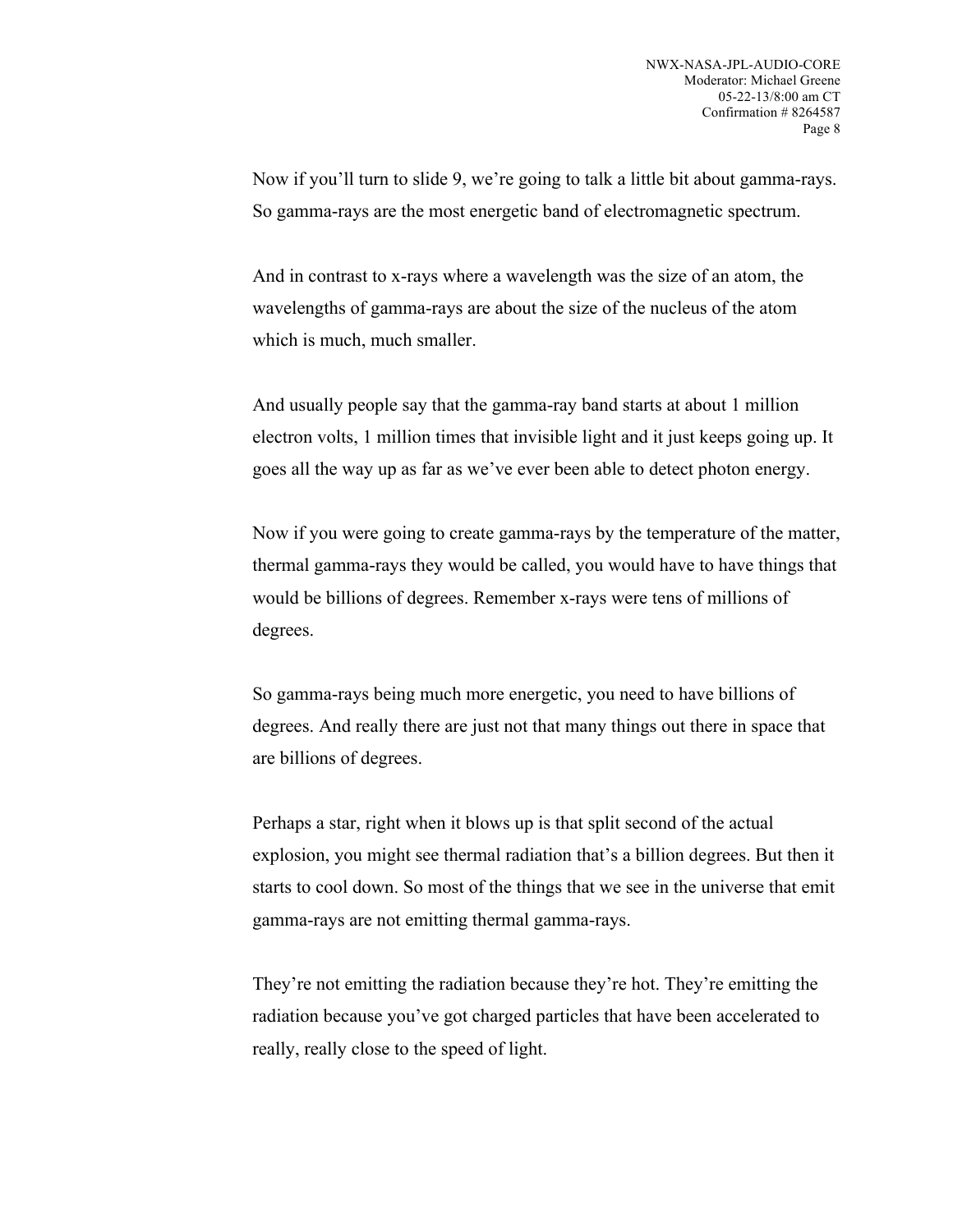And when you do that to an electron or a proton or that charged nuclei of atoms, those atoms will emit gamma-rays.

And the things that can accelerate those particles include really, really strong gravitational fields like you see near a black hole; really, really strong magnetic fields like you see near the surfaces on the neutron star; and other things like that, collision excitation, shockwaves from things blowing up also accelerate charged particles.

So in general the objects that we look at with gamma-rays are emitting them for very different physical reasons than the ones that we see when we look with x-rays.

And gamma-ray astronomy is actually a lot closer to radio astronomy where the radio waves are coming from things also by virtue of charged particle acceleration than it is to x-ray astronomy which is a little bit hard to understand at first but I've gotten used to it over the years.

Okay, so let's change to slide 10. Here's a little image of Fermi and a good Web site to go to, to get educational materials from Fermi. And slide 11 has a picture of the Fermi gamma-ray space telescope in the Goddard clean room before launch.

Now it has two different instruments - the Gamma-ray Burst Monitor which actually consists of 14 different telescopes. You can see three on the left side that - by one of the red arrows and another three on the right with no arrows pointing to it.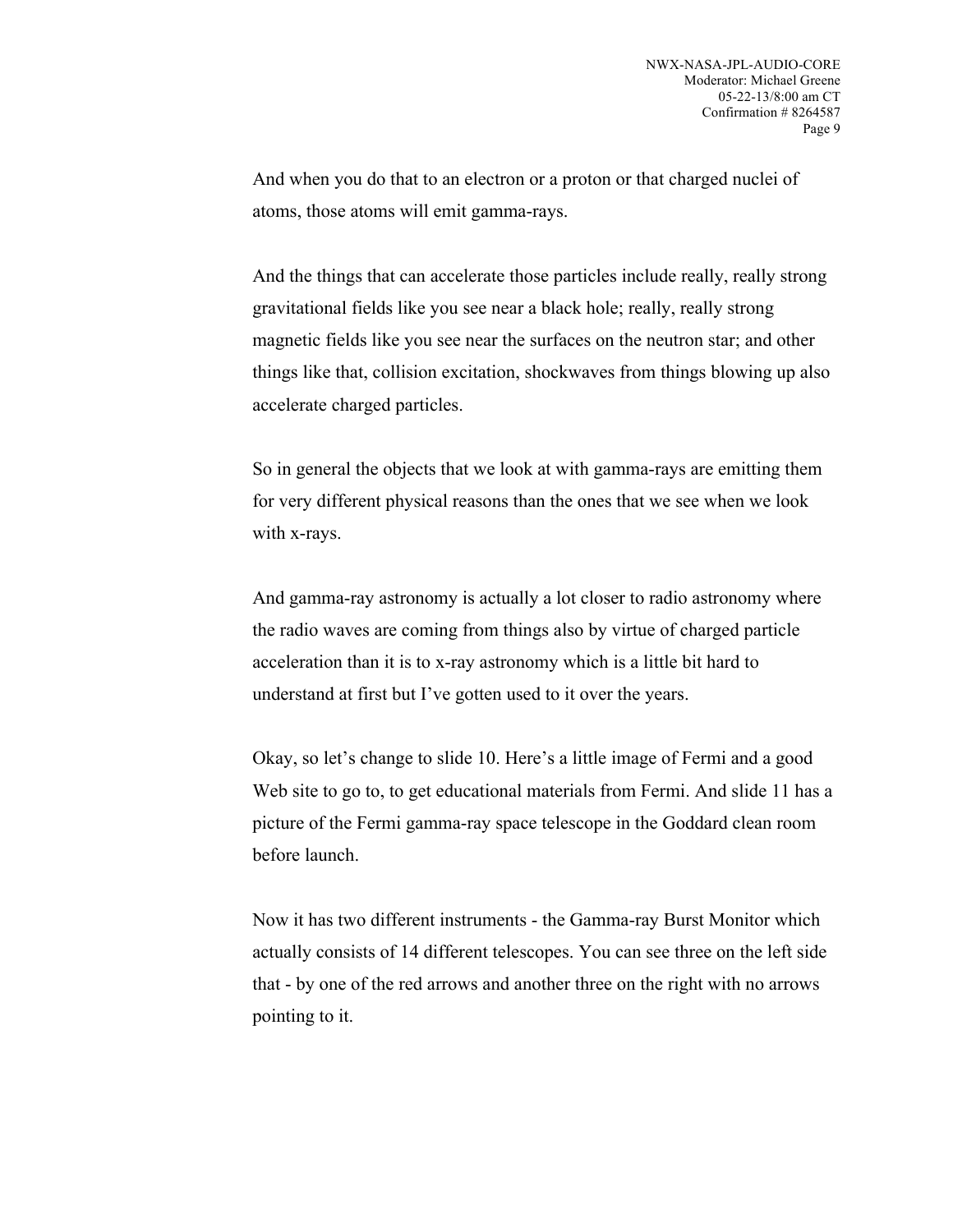And then a big cylindrical one across the bottom. Those make up the Gammaray Burst Monitor. And there's an identical set of six and another long, skinny one on the other side of the satellite that you can't see in this picture.

But that thing on the top that looks like a big square aluminum box, that's probably the weirdest telescope that you will ever see, it's called the Large Area Telescope. And it's what detects the very highest energy gamma-rays.

So if you turn to slide 12 you'll see what this looks like when you take the aluminum mylar shielding off of it. It looks like a bunch of suitcases. It's not possible to actually image your focus gamma-rays the way you can do with xrays.

So instead we have to use special detectors such as scintillating crystals or silicon strips which is a form of (solid space) detector. Scintillating crystals are crystals that put off visible light when they're hit with gamma-ray light.

And this thing that looks like a bunch of suitcases over here is the Large Area telescope which is what we call a pair-conversion telescope with a calorimeter. It's a 4x4 array of these pair-conversion telescopes as you can see from looking at the image.

So now what did she just say? Well let's look at slide 13 and I'll try to explain this whole pair-conversion stuff. So if you start out with Einstein's most famous equation, E=MC2, what does that really mean? Well the E is energy, the M is mass, the C is the speed of light and the events square it.

So that's what it says but what does it really mean? What it means is that you can turn mass into pure energy and vice versa. And so in that process known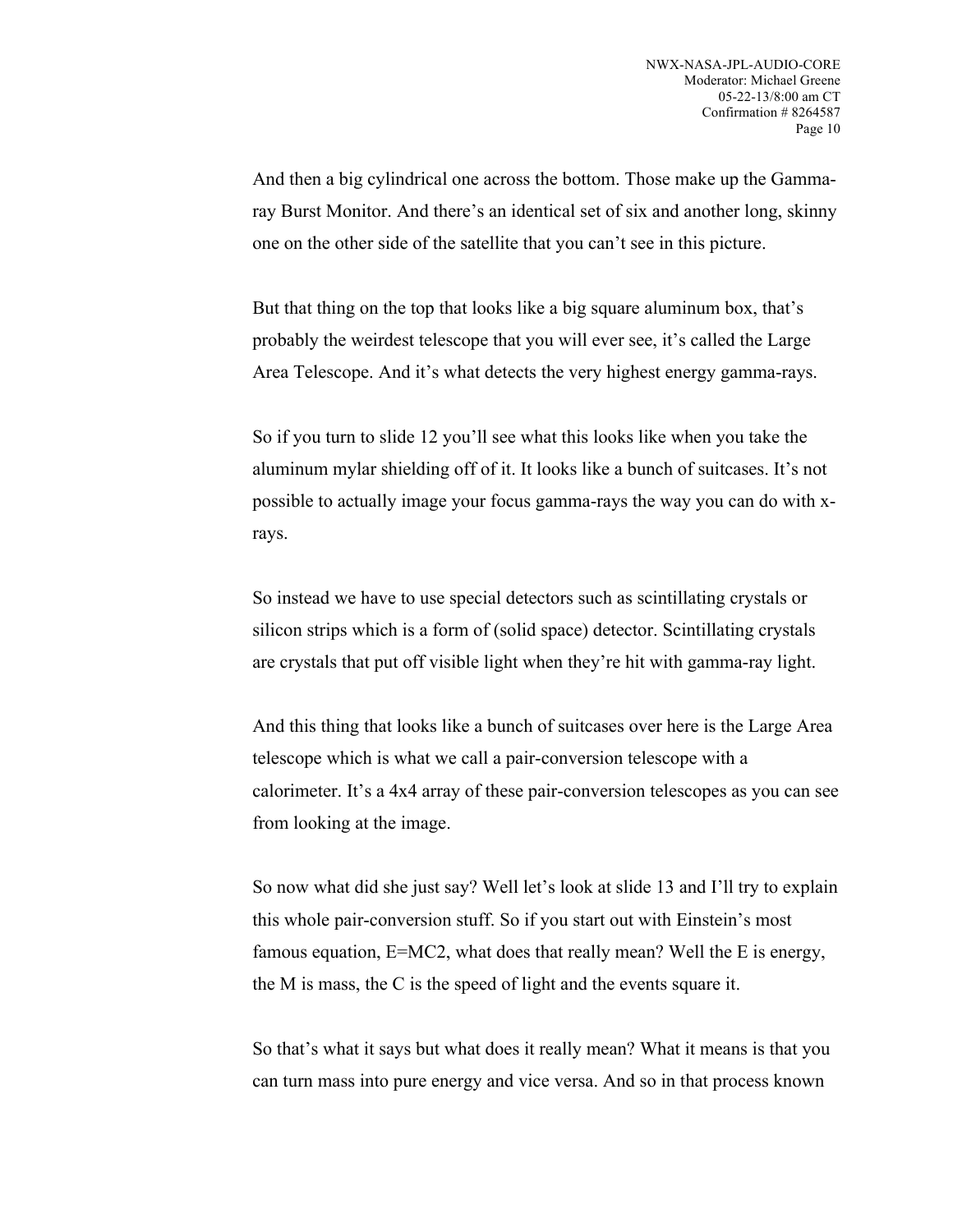as pair-annihilation you get two things that's mass, an electron and its antimatter partner, the positron.

You smash them together and out comes pure energy, two gamma-rays. That's called pair-annihilation. Now change to slide 14 and you'll run the camera backwards and now this is called pair-conversion.

We have the gamma-ray that comes in, it helps a heavy metal like tungsten in this example and it actually produces a pair of particles that has mass. Here we have our electron positron pair being made by converting the gamma-ray into this pair. So that's pair-conversion.

Now on slide 15 we see a cutaway of how the Large Area telescope works. A gamma-ray comes into one of those 16 towers. It is going to interact with the tungsten and it's in between a bunch of different layers of silicon strips. It's going to turn into an electron positron charged pair.

Those particles are going to travel through the layers of silicon and leave behind charge tracks and then deposit all their energy down at the bottom in the calorimeter. We then take the computer and reconstruct the path of these particles to figure out where in the sky the gamma-ray came from.

And I should also mention that the yellow stuff that's on top is the anticoincidence detector shield which is used to separate the gamma-rays from the charged particles because charged particles will set off the detectors as well. But we don't want to know the information about those.

We only want to know the information about the gamma-rays. For every one gamma-ray that we get that we want to keep the data for, we get 150,000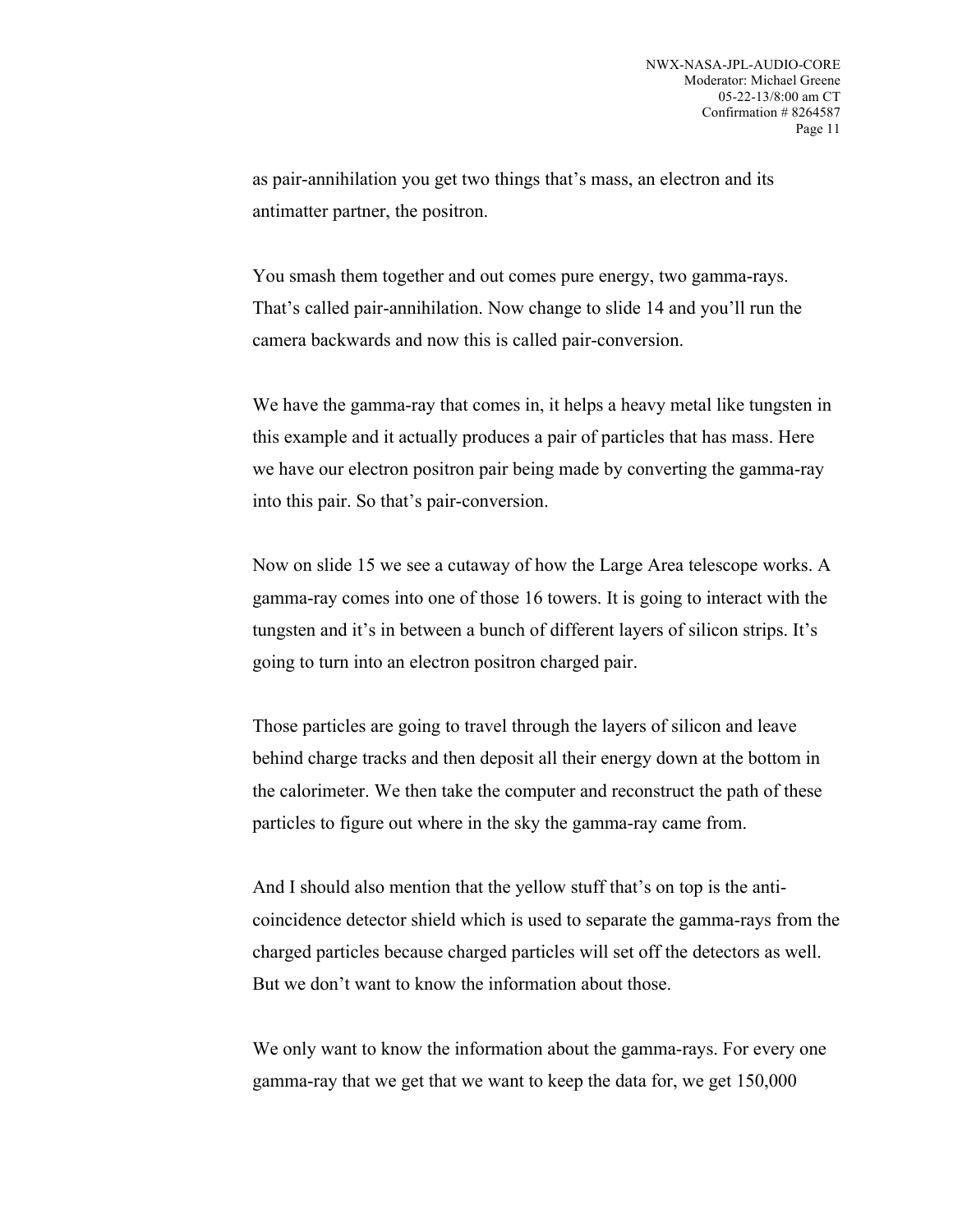charged particle hits that we have to throw out in the data from the anticoincidence detectors.

So it's really like finding a needle in a pretty big haystack to get to the gamma-ray data that we want to analyze. If you turn to slide 16 I'll just show you a couple of images up close of the Gamma-ray Burst Monitor detectors.

These use the scintillating crystals - sodium iodide in the case of the lower energy ones and bismuth germinate crystals in the case of the higher energy ones. And they've shown the wavelength ranges there as well.

And by having those 12 detectors and the two big ones on the different sides of the spacecraft, we cover the entire sky so the Fermi Gamma-ray Burst Monitor can see bursts from anywhere in the sky when they occur. If you change to slide 17, this is the Fermi skymap.

It's slightly cut off at the right. Sorry about that. This just highlights some of the new discoveries made by Fermi. Now this is what's known as an (H-Off) projection.

It shows the entire sky sort of unpeeled and spread out like an orange peel flattened out with the plane of our galaxy running across the middle. And you'll notice that the brightest source in the sky is in fact our own galaxy.

That's because when cosmic rays which are charged particles, hit the gas in between stars and the galaxy they turn into gamma-rays and so our entire galaxy flows in gamma-rays. I've circled a few of some of the notable sources.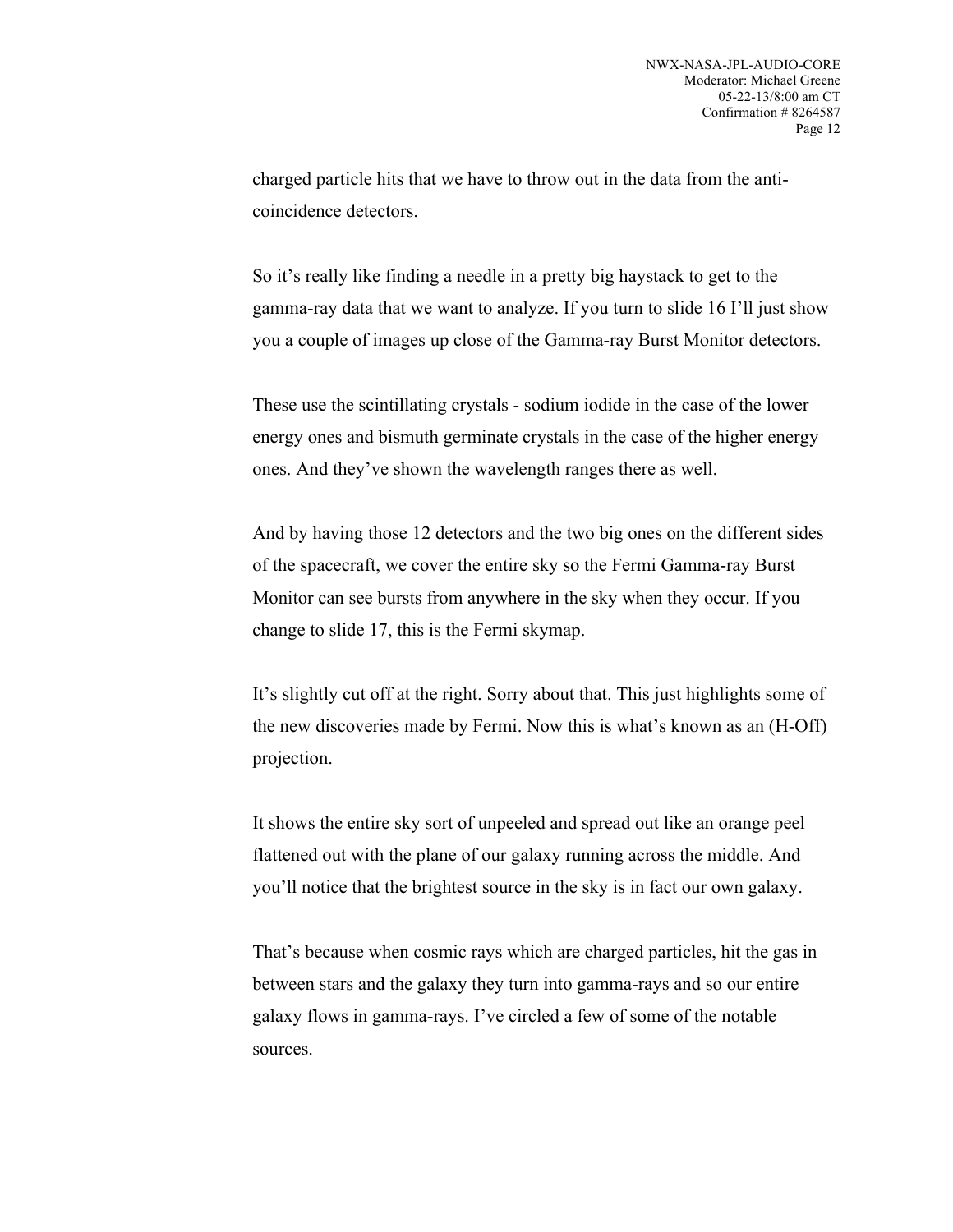For example, a bright quasar in the middle top, a gamma-ray only pulsar on the left - I'll be talking more about those. A high mass binary with the neutron star and a big star orbiting each other. I don't have time to talk about that one.

A radio galaxy that's actually not a blazar, we've discovered making gammarays anyway even so we weren't looking right at the juts.

We discovered cosmic rays being accelerated in the supernova remnant W44 and a globular cluster probably just a sum of a bunch of pulsars in the center of a globular cluster. But we just see it as a single object.

And of course there's still lots of unidentified sources left in the Fermi catalog to try to follow up with ground based observations and associate with objects of known classes.

If you change to slide 18 I'll start to talk now about some of the highlights and some of the problems that we're trying to solve with all of these different satellites, looking at some of these blazing galaxies and monstrous black holes.

So here's our active galaxy drawing again. Active galaxies emit both x-rays and gamma-rays.

They emit x-rays from the hot gas that's swirling around the black hole and they emit gamma-rays from the juts of charged particles that are being shot out of the center of the black hole region, of course from outside the event horizon because nothing can get out from inside the event horizon.

So all of the x-rays and gamma-rays that we see are coming at us from right outside the event horizon. And the galaxies that are pointing their juts directly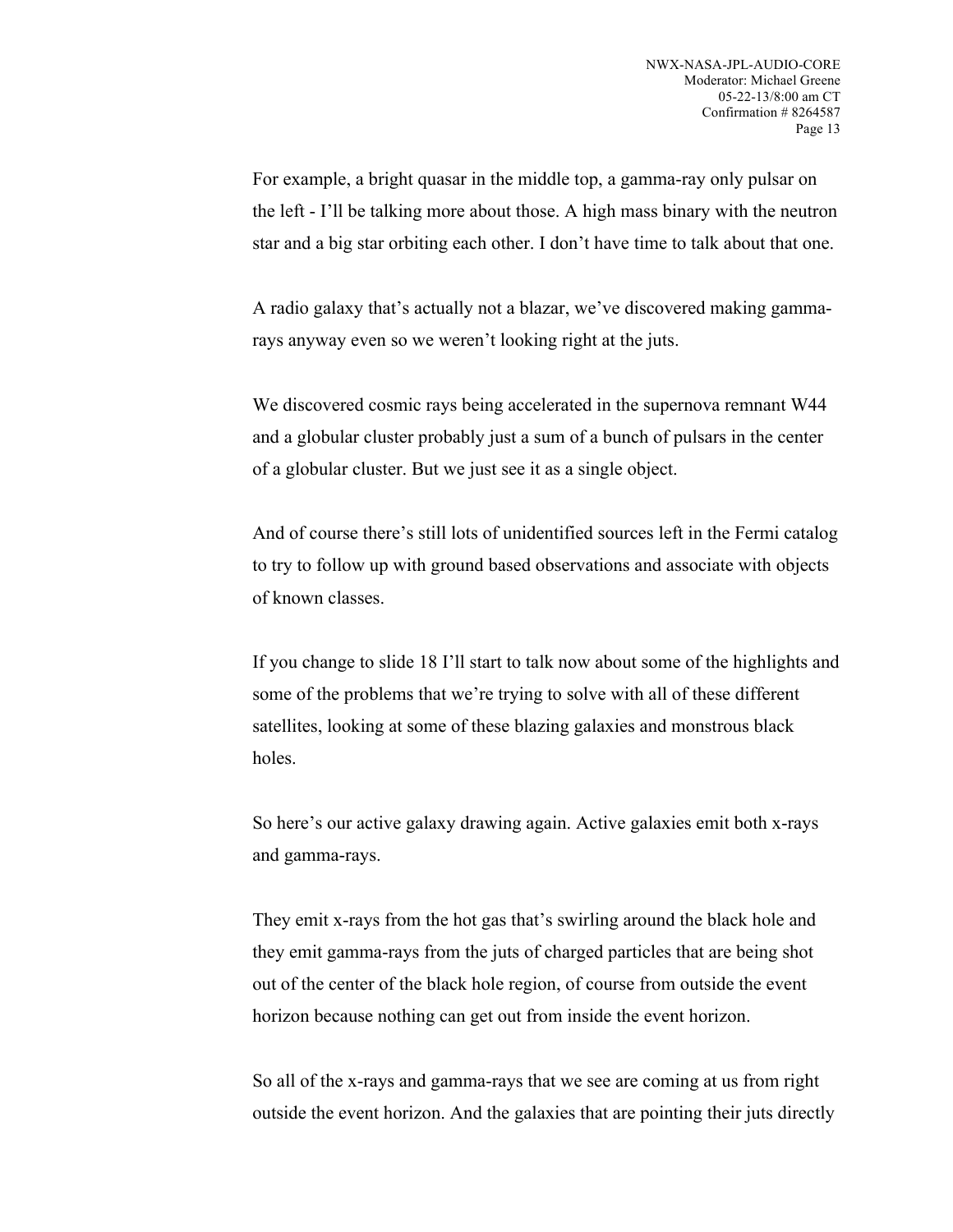at us are the ones that we call blazars as opposed to quasars which is also another name for active galaxy.

And so that is the big scientific question that we would like to answer. If the black holes are supposed to be sucking in everything how is it that they can shoot out these powerful juts, a lot of them? So if you'll turn to slide 19 I'll show you an example of how we're trying to address that scientific problem.

Fermi scans the entire sky every three hours. So if a blazar flares we can see that on a pretty short time scale. In this graphic the top line shows a bright blazar above the Milky Way. And then in the bottom panel it got a lot brighter. I hope you can see it.

That's the part 1502 plus 106 source. In contrast, 3C454.3 down below, is about the same brightness on both of those days. And so there are many models for how it is that these blazars juts work. And the models predict different information about what kind of light should flare first?

Should the gamma-ray skip right before the visible light? Or should it be the other way around? Or should they both flare at the same time? There's a whole bunch of models out there.

And we would like to study a whole wide range of these galaxies and lots of different wavelengths to try to understand how the flares occur. Because when things change is your best chance to learn about the physical mechanisms behind how things work.

And so we have coordinated campaigns as many ground based visible light telescopes, a lot of which are operated by amateurs through our Global Telescope Network or through Skynet or both. And we've been trying to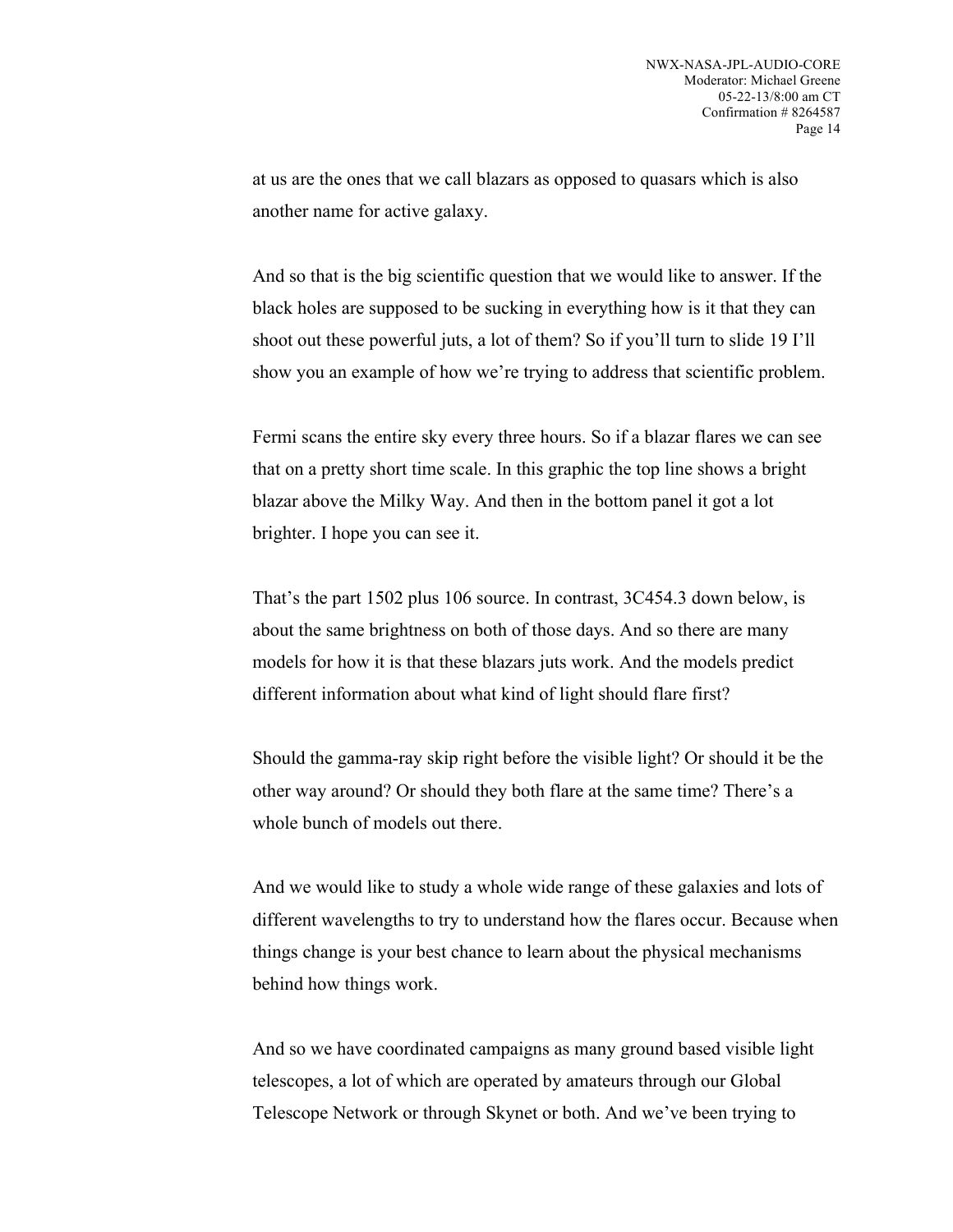follow those and get information to try to find out both the nature of the charged particles and the juts. Are they positive particles? Are they negatively charged particles?

If they're positive are they protons or are they positrons? We don't even know those simple - the answers to those simple questions. So now if you'll turn to slide 20 here's the result - a little closer to home from NuStar.

This is some data that was taken by NuStar around January of this year. And NuStar was imaging the galactic center in hard (unintelligible). It's very hard to see the galactic center in the Chandra band because there's too much dust and gas in the way and the lower energy x-rays get absorbed.

And so you can see three snapshot images of what it looked like and then a flare happening and then after the flare. And that took place over the course of a couple of days when NuStar was studying this region for a couple of weeks.

If you'll turn to slide 21 here's another image of NuStar data, just the two purple dots are from NuStar. The background images of course are visible light image of this galaxy. And in this particular galaxy the black holes are not at the center.

And so that's something that has been taking a long time to try to understand. They're too bright and too big to be black holes that were farmed as a result of the supernova explosion. But they're not in the center so they can't be the massive black holes that grew up with the galaxy.

And so people have taken to calling these either intermediate mass black holes, black holes that are probably 1000 times the mass of our sun.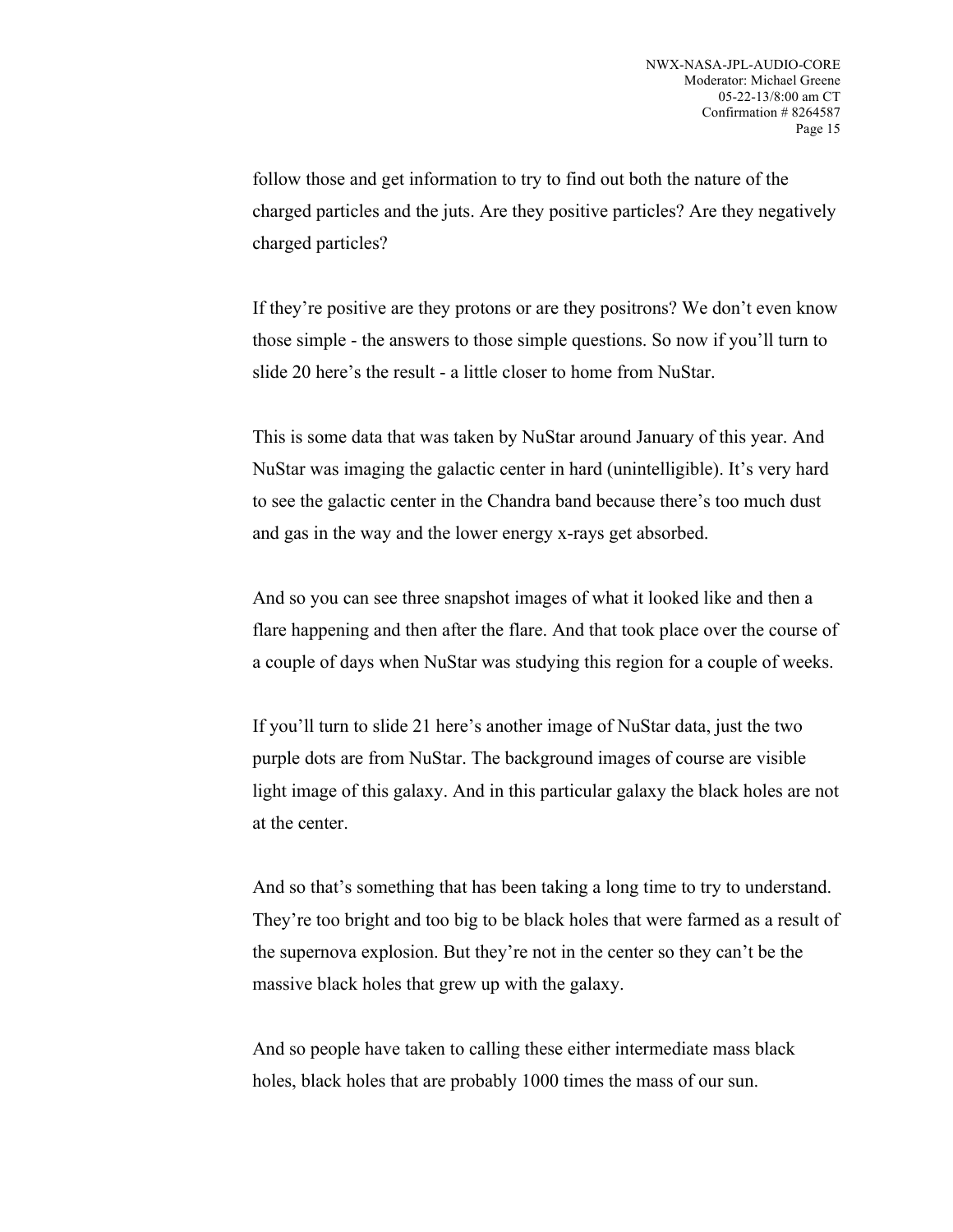Or sometimes they call them ultra luminous x-ray sources because if they are small black holes that are the mass of our sun, say ten solar masses or more, you know, ten to 30 say. Then they're way too bright to go with that mass. They shouldn't be able to be making the amount of energy that we see.

So it's a puzzle. Okay. If you'll turn to slide 22 this slide - this graphic of the lifecycle of stars will hopefully look familiar to a bunch of you in the Night Sky Network because this is one of the graphics that we made with the Astronomical Society of the Pacific that was distributed in the supernova! toolkit.

And that is something that was funded by Fermi and Swift and XMM Newton and another mission that I don't work on called (Suzaku). And so this shows the lifecycle of stars starting from a big cloud of dust and gas called the Star-Forming Nebula.

And they want to concentrate on this cycle to the right for the massive stars. So we go from the Star-Forming Nebula to the massive stars to a red supergiant and then to a supernova. We get a big explosion. We have an endpoint that's either a black hole or a neutron star or maybe nothing.

Maybe it all got blown to smithereens in which case you're just back to the Star-Forming Nebula. But if part of the core of the massive star was left over and the mass of that core is around 1-1/2 solar masses then that's a neutron star.

If it's above three solar masses then we're left with a solar mass black hole. The ones that we've measured masses for in our galaxy usually have masses in the range of ten to 30 solar masses for the black holes.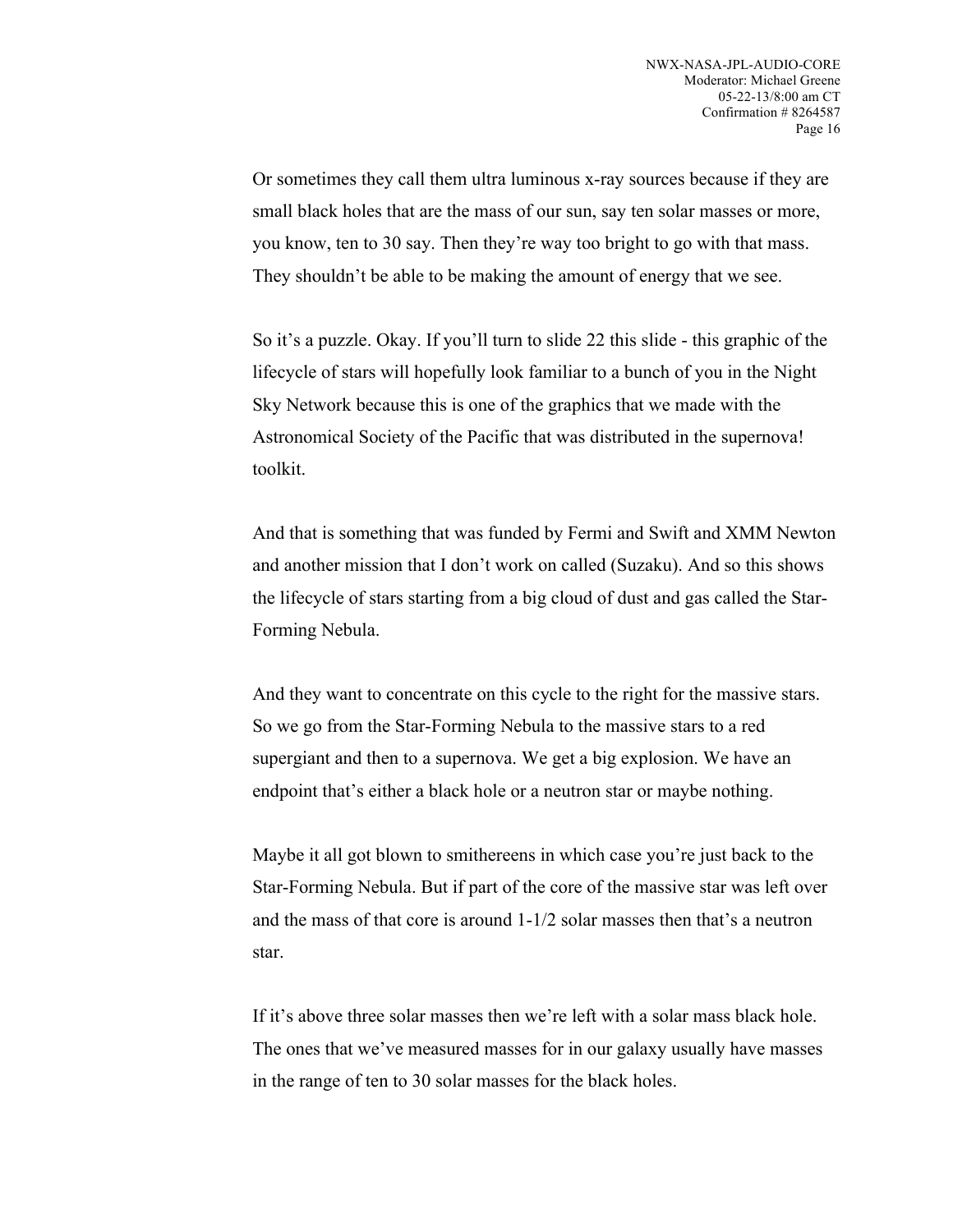And so they're pretty easily distinguished from the neutron stars because all the masses for those that we've measured, have been about 1.4.

If you'll turn to slide 23 I'll show - this is an image taken by NuStar of Cassiopeia A, a famous supernova remnant and the blue color here shows the highest energy x-rays that have not been seen before NuStar.

The green and the red colors show the lower energy x-rays that are also seen with Chandra which of course have made spectacularly high resolution images of this lovely supernova remnant. Now you notice from looking at where the blue light is, it's on the very outer edges.

That's because that's where the shockwave is interacting with the inter-solar gas. And so where the shockwave front - where the shock front interacts with the inter-solar dust and gas. Heats the material up to the highest temperatures due to the compression of the shock ramming into that gas.

And so the highest temperatures are seen on the outside limb and of course sometimes - I mean that limb is coming at us as well and so sometimes you can see a little glimpse of that on the part of the remnants that's in the middle.

If you'll turn to slide 24 I'll start to tell you a little bit about gamma-ray bursts which I've alluded to many times now in the course of our discussion. So gamma-ray bursts come in two types that have been most studied.

The long burst which lasts for more than 2 seconds, might be from something that's usually called the hypernova, sometimes it's called the collapse (R). But it's basically a super supernova.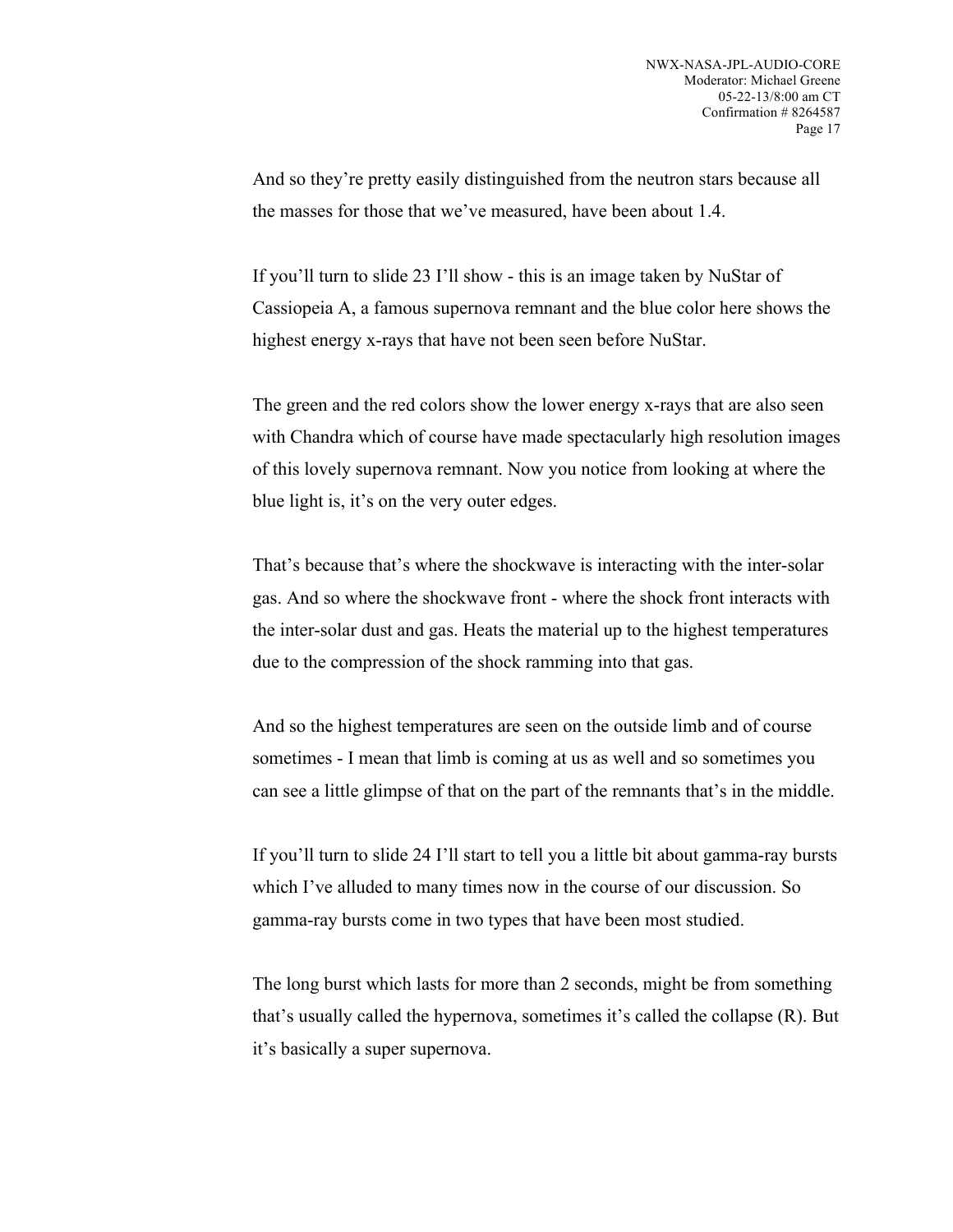So a supernova that's producing ten to 100 times as much energy as the normal supernova that we tend to observe more often.

The short burst, the burst that lasts less than 2 seconds, maybe coming from the mergers of two neutron stars or perhaps a black hole in the neutron star or maybe two little black holes making a bigger black hole.

But in both of these scenarios we believe that a black hole is created and each gamma-ray burst is the birth cry of a black hole. So in the case of the hypernova you start with the massive star and the chunk of stuff you have left is a black hole sized chunk.

So you get this explosion that collapses everything down to a point. That releases a lot more energy than if you just made a neutron star.

In the case of the short bursts merging the two neutron stars at one point for solar massive each make a black hole by the fact that once they merge they've made something that weighs three solar masses or more. And so you end up with a black hole in that result.

But what's really neat is that each gamma-ray burst emits as much energy in just a second or two as our sun emits in its entire 10 billion year lifetime. And we see one of these gamma-ray bursts happen from somewhere in the universe, about once a day.

Now please turn to slide 25. This shows eight years of gamma-ray bursts seen by Swift, 667 of them total through the end of 2012. And there's a superimposed little dot showing where the bursts are. It's superimposed on an infrared image of our galaxy just so you can get the projection correct.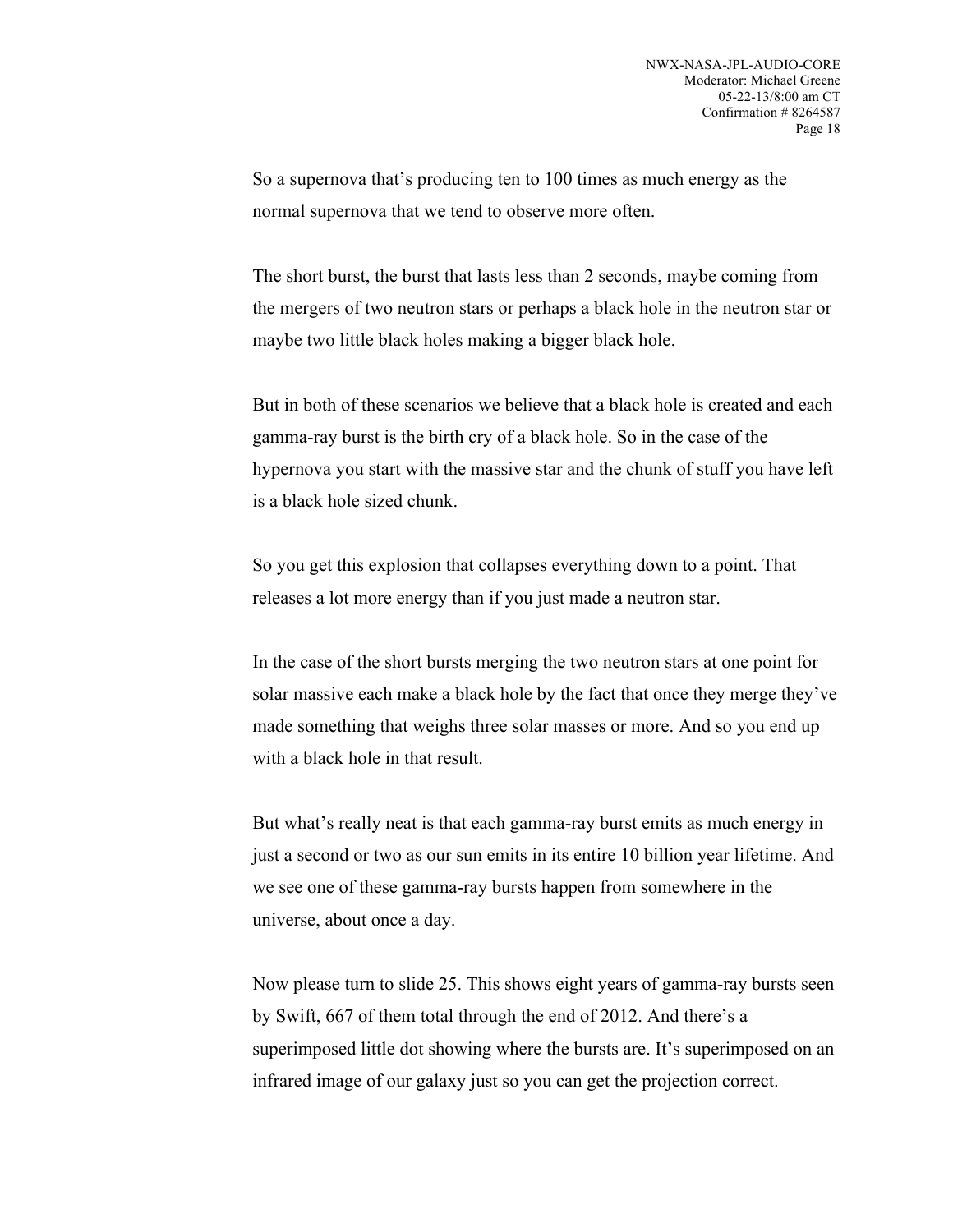And you notice one very important thing. There is absolutely no preference for the gamma-ray burst to be coming from our - the plane of our galaxy. And indeed we've discovered over the years from watching these afterglows, these cooling embers that are left over when - after the bursts occur.

And looking at the red shift of the visible light that is being emitted from the afterglow or the galaxy that the afterglow is located in, that the bursts are all at cosmological distances. The average distance to the long burst is about 7 billion light years.

So they're coming to us on average from halfway across the observable universe. Now if you turn to slide 26 you'll see Fermi's equivalent map, not quite so pretty because it wasn't made for a press release. But the same coordinate system.

The galaxy is right across the middle of the (ATAS) map. These are the Fermi gamma-ray bursts that have been seen just since Fermi's launched. It's about 1000 gamma-ray bursts at the time of this plot being made which was September of 2012.

And the large area telescope has discovered - has managed to detect a number of these bursts even though it's operating at much, much higher gamma energy since bursts were conventionally detected at.

Now you can learn more about each one of these individual bursts that are seen by Swift, Fermi and every telescope that's up there since 2004 by looking at this Web site, www.GRB.Sonoma.edu. We put up finding charts, we put up little write-ups about each - the properties of each burst.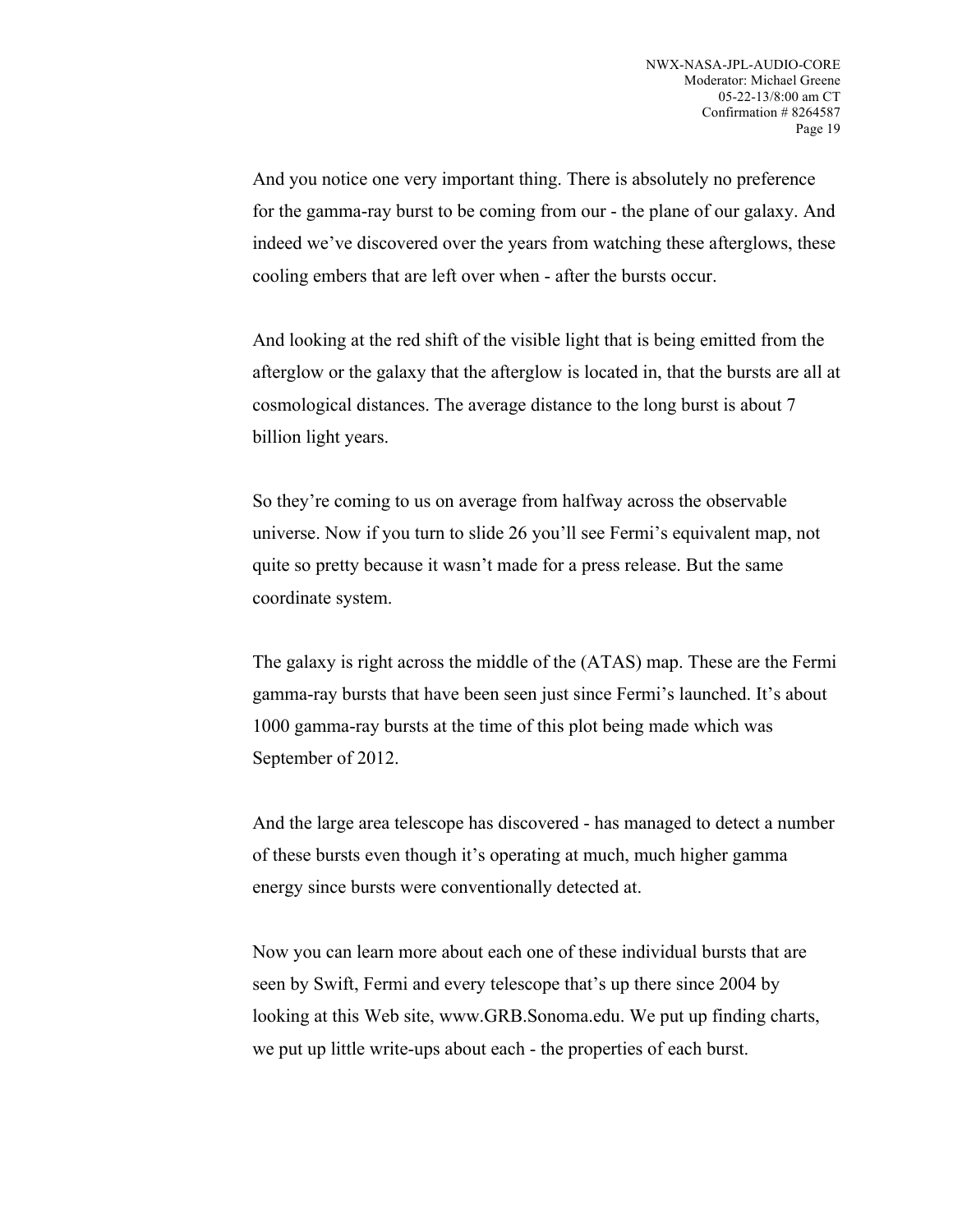And it's just a fun Web site to go to, to learn more about individual bursts that might interest you. If you turn to slide 27 I'll show you a typical strong burst seen by the gamma-ray burst monitor onboard Fermi. This is a time scale of about 50 seconds. You see lots of different spikes and peaks.

The one thing that we always say about gamma-ray bursts is when you've seen one gamma-ray burst you've seen one gamma-ray burst. They all look totally different. Some of them have fast (rise) and exponential decay. We call them FREDs.

Some of them are the opposite. We call them reverse FREDs. Some of them just have all of these crazy spikes. We don't have any good name for those.

But we've seen over 40 of these gamma-ray bursts with the large area telescope at energies over 100 million electron volts in the first four years of Fermi's operation. So we're quite excited by how many bursts we've been seeing at energies that we just did not expect.

If you turn to slide 28 I'll tell you something that might be a little harder to understand. But gamma-ray bursts can provide a really, really good test of Einstein's theory of special relativity. That's the theory in part that states that light travels at a constant speed in a vacuum. So how do we do this?

We take a short gamma-ray burst that's coming from really far away. In the case of the one that we wrote the paper on, 12.2 billion light years distant. And because it's a short gamma-ray burst all the photons arrive very close together.

And because Fermi has such a wide energy band we can detect photons at different energy by a factor of a million all within the same burst. And so we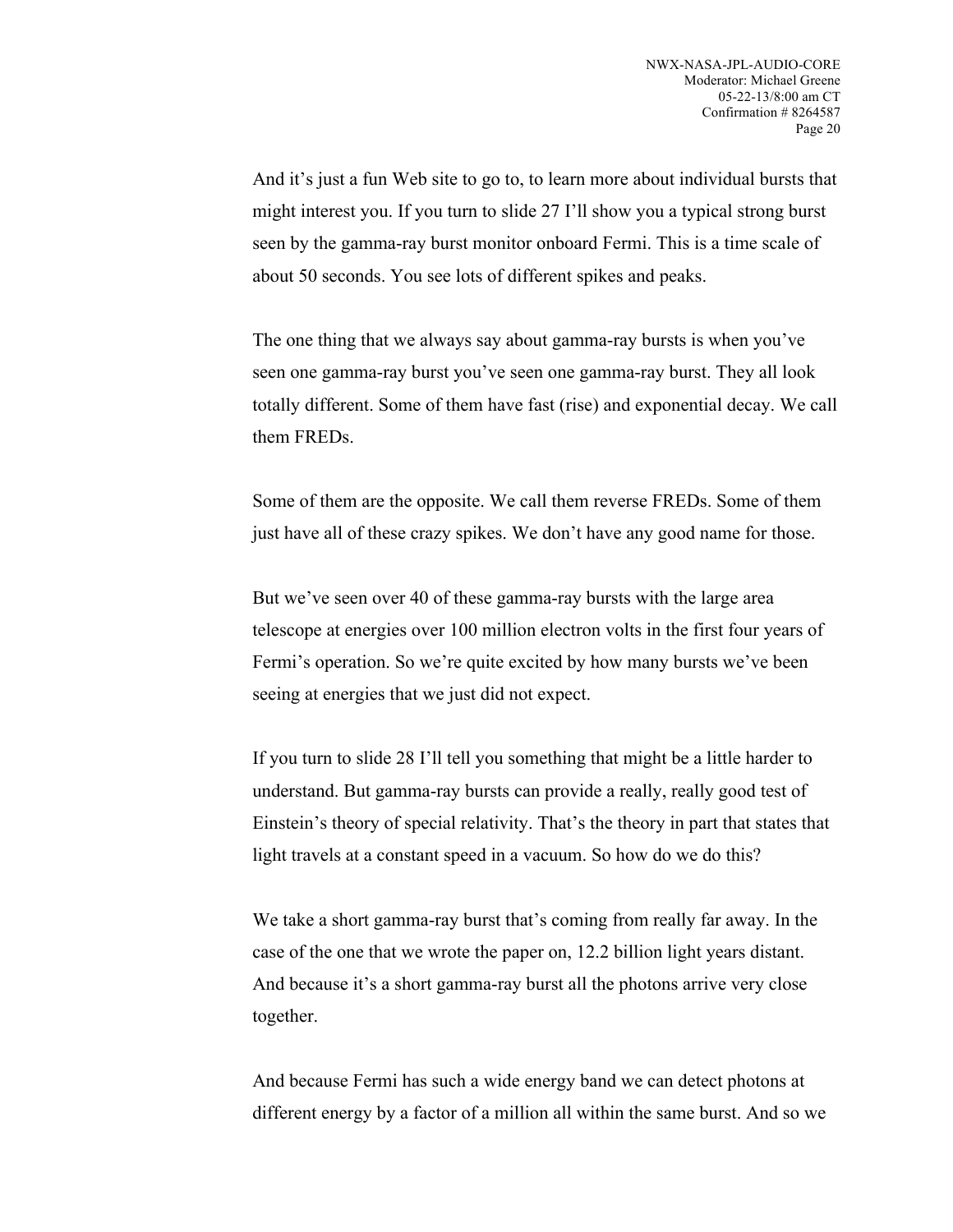look at how closely together the lowest energy photon and the highest energy photon arrive in the burst.

And that is used to set limits on how the speed of light could change as a function of energy.

Because there are some theories of quantum gravity that predict that the higher energy photons will interact with the quantum foam of space time and will get caught up and travel slower than the lower energy photons, sort of like an ice skater skating over some rough ice.

If there is - if there are small ripples in it then the ice skater can get caught. If there are large ripples they can probably glide right over those.

If you turn to slide 29 you'll see a little cartoon illustrating this where our happy green, low energy photon, is skating over the ripples and the pink photon is getting caught up. But in fact we did not see any evidence for any deviations of the speed of light as a function of energy.

These two photons that differed in energy by a factor of a million arrived at Earth within one second. And so that's allowed us to set pretty good limits on the constancy of the speed of light. And Einstein has proven correct once again. It's very exciting.

Okay, so now for - I will wrap up with the latest news here. The latest news that we've announced from Fermi and also seen by Swift and also seen by NuStar and a whole host of other telescopes, is this incredibly bright gammaray burst that occurred on April 27, 2013.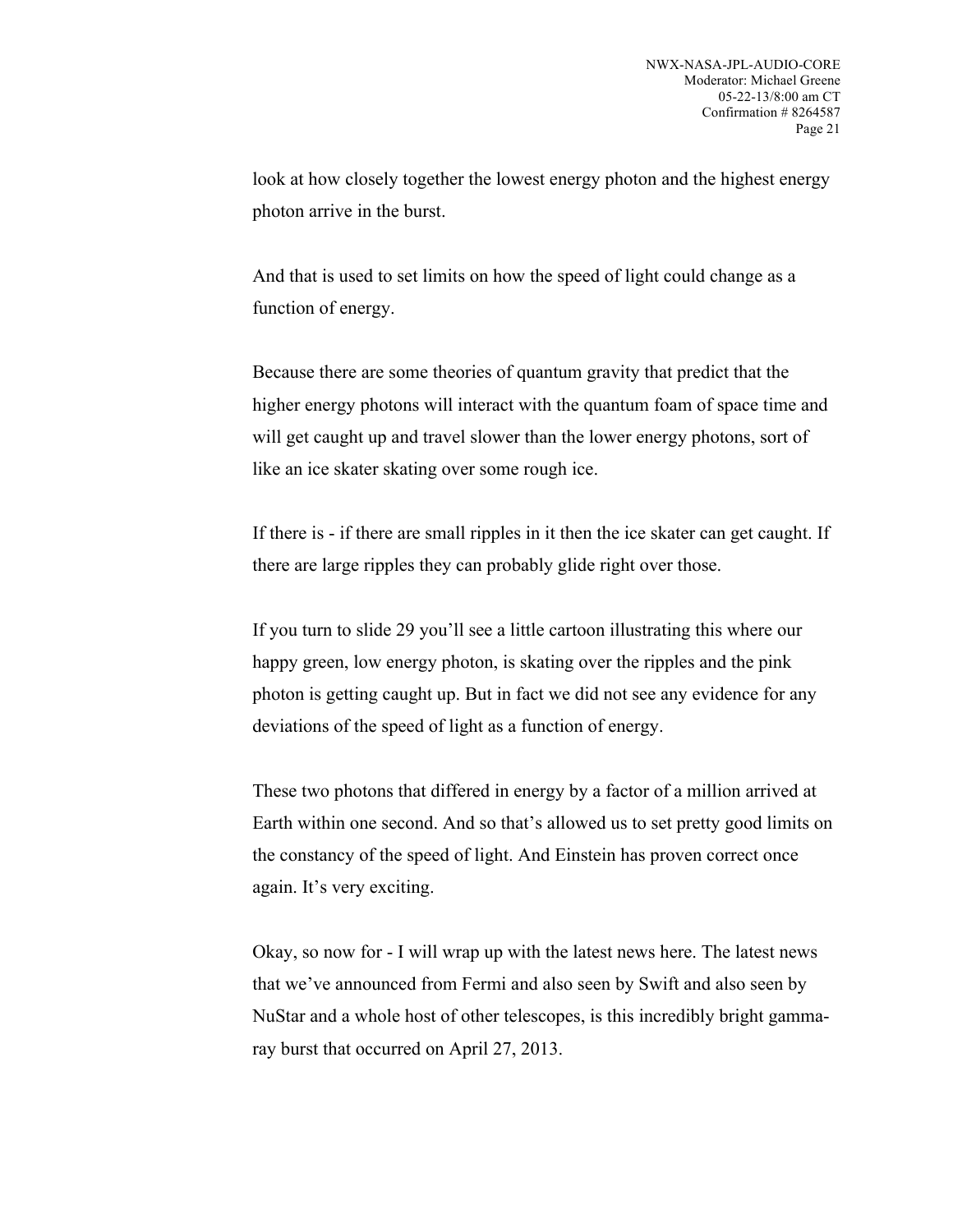And this shows the northern hemisphere sky as seen by Fermi with some background gamma-ray photons and some spaces where we weren't seeing any photons. And before and after. And here's the burst.

And it's outshone everything in the sky for just a brief few seconds while this thing was going off. It was eye-wateringly bright to quote the Fermi project scientist, (Julie McHenry). If you look on slide 31 you'll see some of the other records that this burst set.

It has the record photon energy, the single highest energy photon ever seen from a gamma-ray burst, 94 billion electron volts. Plus the bursts stayed really bright for at least a day. It was seen by many satellites and ground based telescopes.

It occurred at - in a galaxy that was 3 point billion light years distant and it was - so that's really, really close because remember, I told you that the average gamma-ray bursts occur about 7 billion light years away. So this one's pretty close as far as a long burst goes.

And so we have hope that as the gamma-ray emission and the rest of the supernova remnants start to clear out a little bit, that's a visible light that we get out, will show us that a supernova is occurring in this galaxy.

And this little image here is Swift data taken in 0.1 seconds of the burst while it was happening. I will close and leave you with resource slides. After this it's just followed some backup slides that I might use to answer questions. But here are all the Web sites that I've told you about during this talk.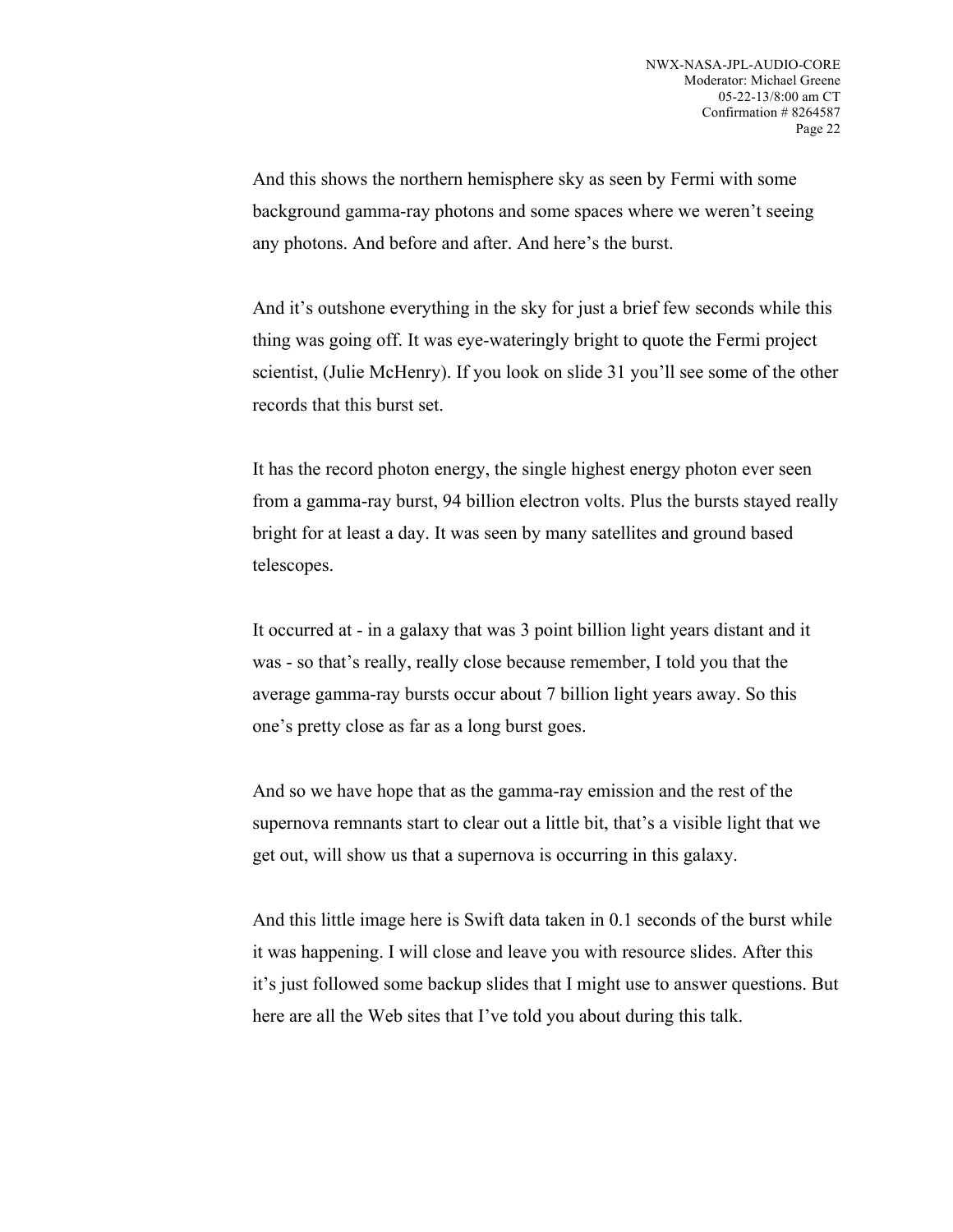If you don't want to remember all of those just remember the one on the top which is Education and Public Outreach, www.EPO.Sonoma.edu. And you can find links to all of our projects if you go through that one.

And there's a picture of me in case you were wondering what I look like throughout all of this talk. And with that I will close and I guess we take questions now.

- Vivian White: Yeah. Thank you so much Dr. Cominsky. That was great. I'm sure there are going to be many questions out there. So Operator, could you help us open up the lines for the listeners?
- Coordinator: Absolutely. We will now begin the question and answer session. If you would like to ask a question please press star 1, unmute your phone and record your name clearly. If you need to withdraw your question press star 2. Again, to ask a question please press star 1.

It will take a few moments for the questions to come through. Please standby.

- Vivian White: I was amazed to hear that Swift could move so quickly. I mean what that's a really aptly named telescope. Within a minute it can get the information organized and get pointed in the right direction. I think that's just wonderful.
- Dr. Lynn Cominsky: Yes. Well Swift was built with extra reaction wheels. Reaction wheels have been in the news a lot lately because as I'm sure people have heard, Kepler is down to only two now and it's had to suspend operations. So two of its original four wheels broke.

Swift actually has six wheels onboard and so it is able to move more quickly and it also has extra spares.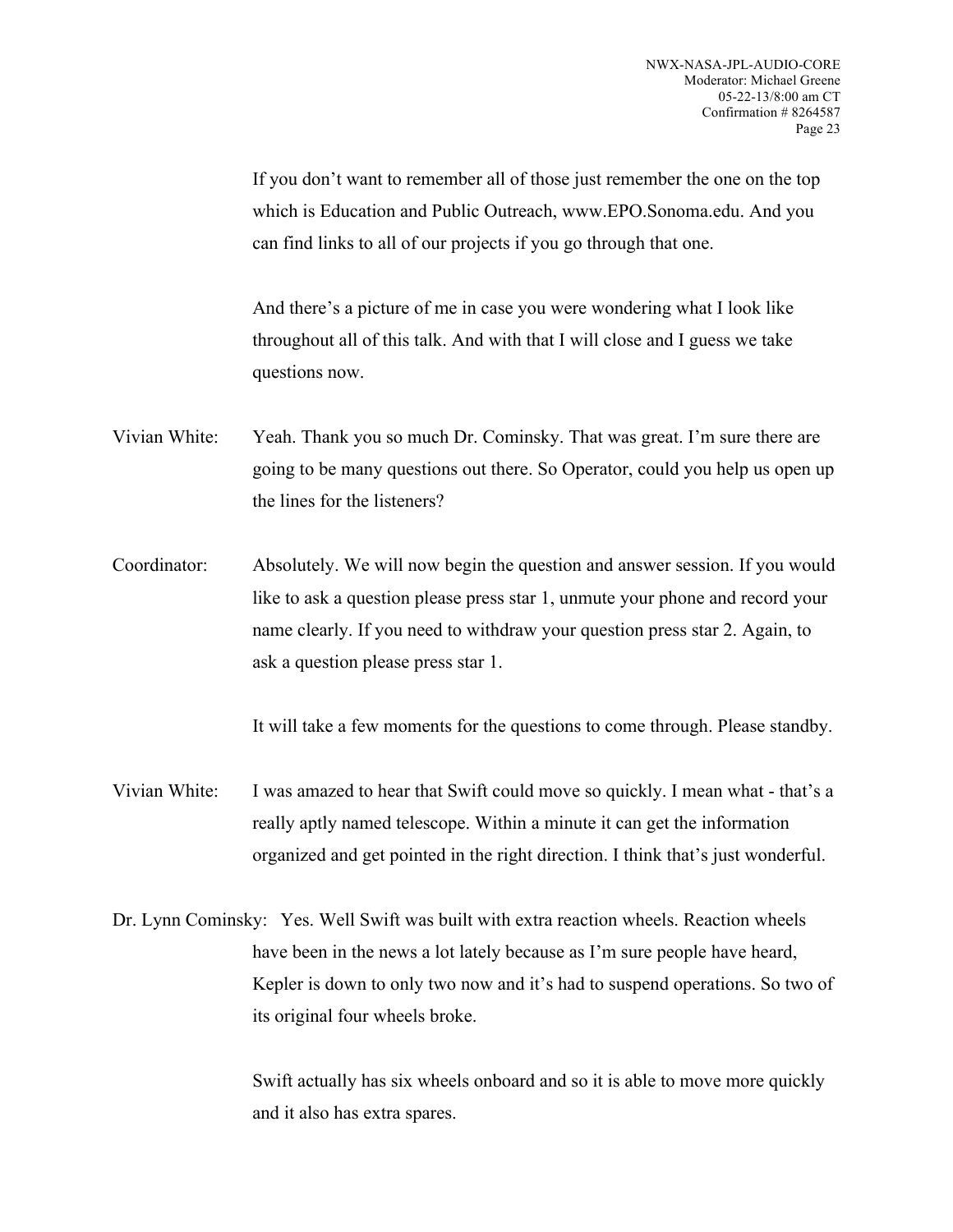- Vivian White: Oh, I wish they had built Kepler with a couple of extras too. That's a great idea.
- Dr. Lynn Cominsky: Reaction wheels are just one of those things that are known failure modes for satellites unfortunately.
- Coordinator: One moment. Our first question comes from (Patrick O'Brien). Go ahead. Your line is open.
- (Patrick O'Brien): Thanks for the presentation Dr. Cominsky. And I was wondering as an example on page - slide 23, take a look at that picture.
- Dr. Lynn Cominsky: Okay. Slide 23 is a NuStar Cas A image.
- (Patrick O'Brien): Well my question is I'm not as well intelligent as I was hoping I'd be. But I was curious what is the difference in the colors? Is that artificial colors or is that actual colors if you use a telescope to take a look at that? To my knowledge, those are artificial colors.

And if so, how - what is the color scheme determined and who determines that?

Dr. Lynn Cominsky: Okay, so I think you're doing really great because those really are in fact false colors. X-rays come in x-ray colors and those are not blue, green and red, right? Blue, green and red are visible light colors.

(Patrick O'Brien): Right.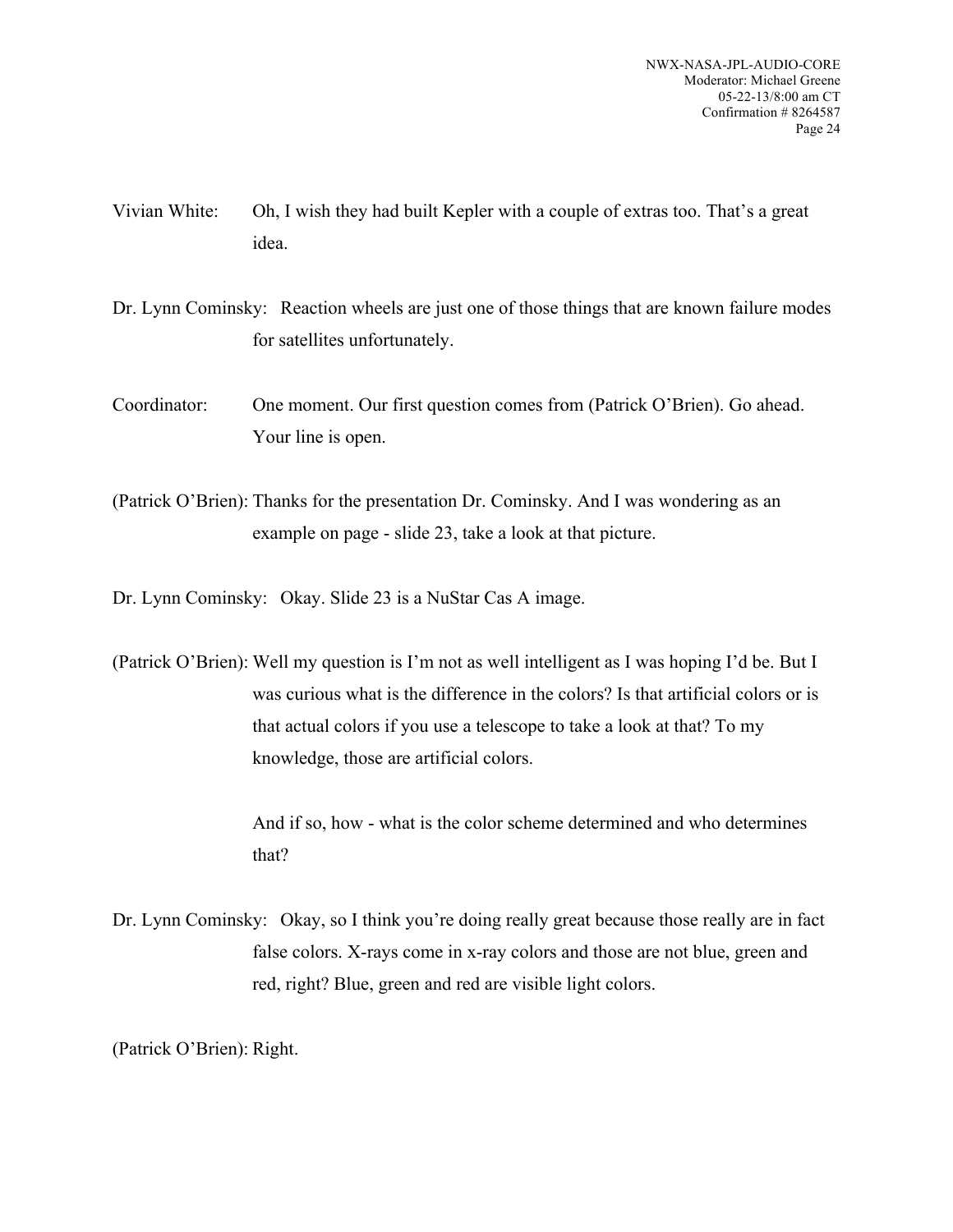Dr. Lynn Cominsky: So what you have to do is just assign a color to make a pretty picture. And take an x-ray energy range for the colors. And so the blue is the ten to 80 kilovolt x-rays that are seen by NuStar that can't be seen by Chandra. And the green and red are the lower energy ones that can be seen by Chandra.

> And if I go to the Web real quick I can probably tell you I'm probably slightly wrong. But this is one of our press release images and so if you go to the NuStar Web site you can get to the press release or www.NASA.gov/NuStar, that one works also.

And you can actually get to see that - those actual images.

(Patrick O'Brien): Oh, is that right? Okay.

Dr. Lynn Cominsky: Yeah. And then it will tell you what the color scheme was. I'm trying to find it here quickly while I'm talking but right now...

(Patrick O'Brien): So if you look at two different...

Dr. Lynn Cominsky: ...I'm having trouble talking and...

(Patrick O'Brien): ...pictures...

Dr. Lynn Cominsky: ...typing at the same time.

(Patrick O'Brien): If you look at two different diagrams they might be - have different colors?

Dr. Lynn Cominsky: They almost assuredly will have different colors.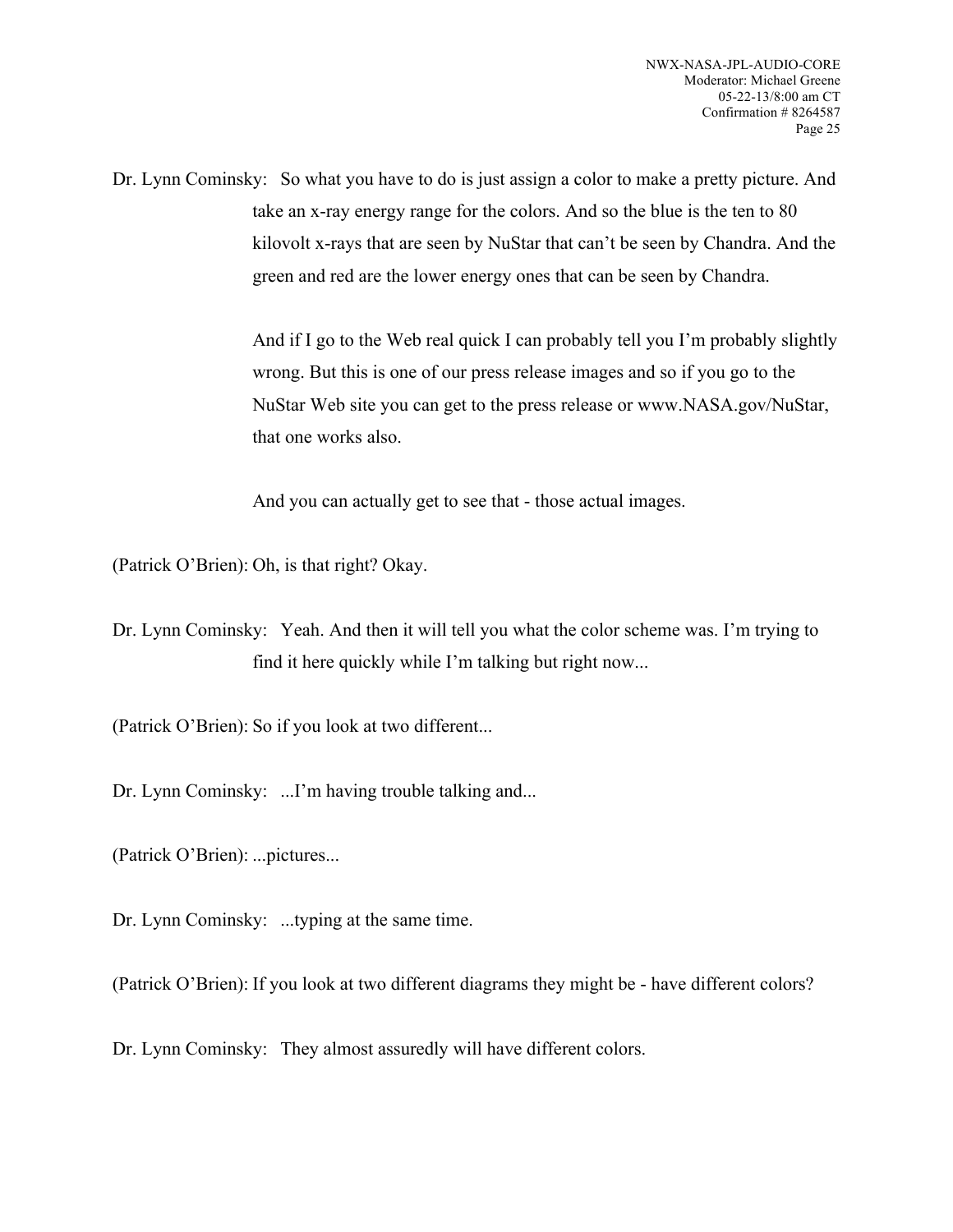(Patrick O'Brien): But it's important to realize the color scheme because this slide 23 has what the color scheme is all about. And I was thinking if other pictures have different - alternative colors, each picture should say what the colors represent.

Dr. Lynn Cominsky: They do and I apologize for not putting that on the actual slide.

(Patrick O'Brien): Okay.

Dr. Lynn Cominsky: So - but if you find the press site where the actual image was first published, you will find the color scheme.

(Patrick O'Brien): Oh, okay. All right.

Dr. Lynn Cominsky: I'm trying to find it myself but I'm not having much luck. I know it's on there though. I'm just having trouble doing it and talking at the same time.

(Patrick O'Brien): No problem.

Vivian White: Great. What's the Web site again?

(Patrick O'Brien): Thanks a lot, Mr. Cominsky.

Dr. Lynn Cominsky: If you go to www.NASA.gov/NuStar...

Vivian White: Great.

Dr. Lynn Cominsky: ...and click on News and you'll see all of the different NuStar press releases.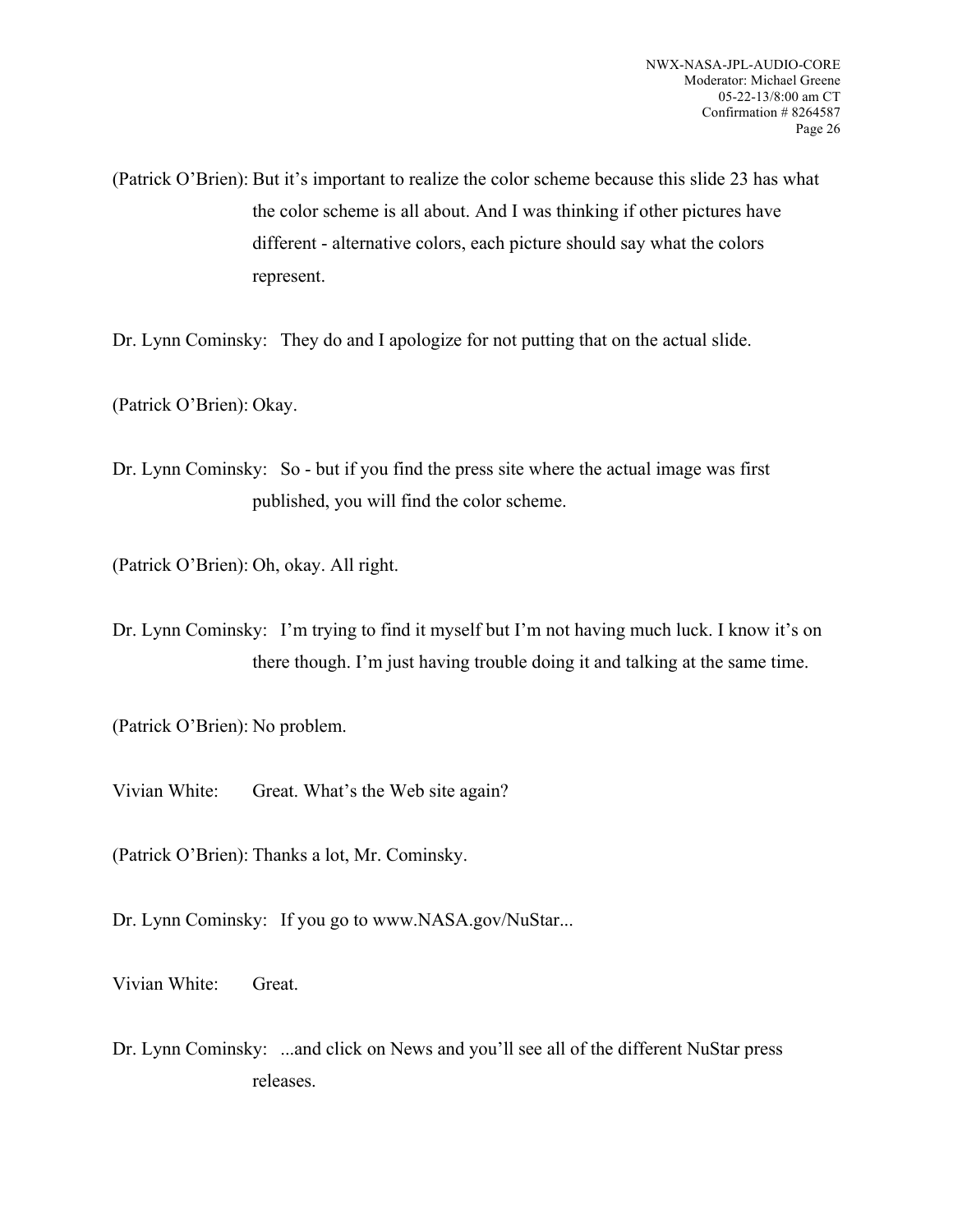(Patrick O'Brien): Okay. Well thank you very much.

Dr. Lynn Cominsky: And that image from Cas A is definitely one of them.

(Patrick O'Brien): Well that's good to know. Thank you.

- Coordinator: One moment please. Our next question comes from Larry Jaeger. Go ahead. Your line is open.
- Larry Jaeger: Good evening. My question is about the recent GRB on...

Dr. Lynn Cominsky: Oh excuse me. Now of course I just found the answer now that we have another question. So the blue was between ten and 20 kilovolts. The eight to ten kilovolts are green and the 4.5 to 5.5 kilovolts were red. Okay. Now I'll take the next question.

- Vivian White: Thanks.
- Larry Jaeger: It's about your latest GRB on 427. Do you have any hypothesis at all about the energy level and especially the persistence?

Dr. Lynn Cominsky: That is a really excellent question because it's really hard to understand how such an incredibly bright thing could last for days except it is close. So it's only apparently bright. It's not actually the most intrinsically bright burst that we've seen.

> And we're even more astonished that we saw that really, really high energy photon. But higher energy photons are easier to detect if they're coming from closer to us in the universe.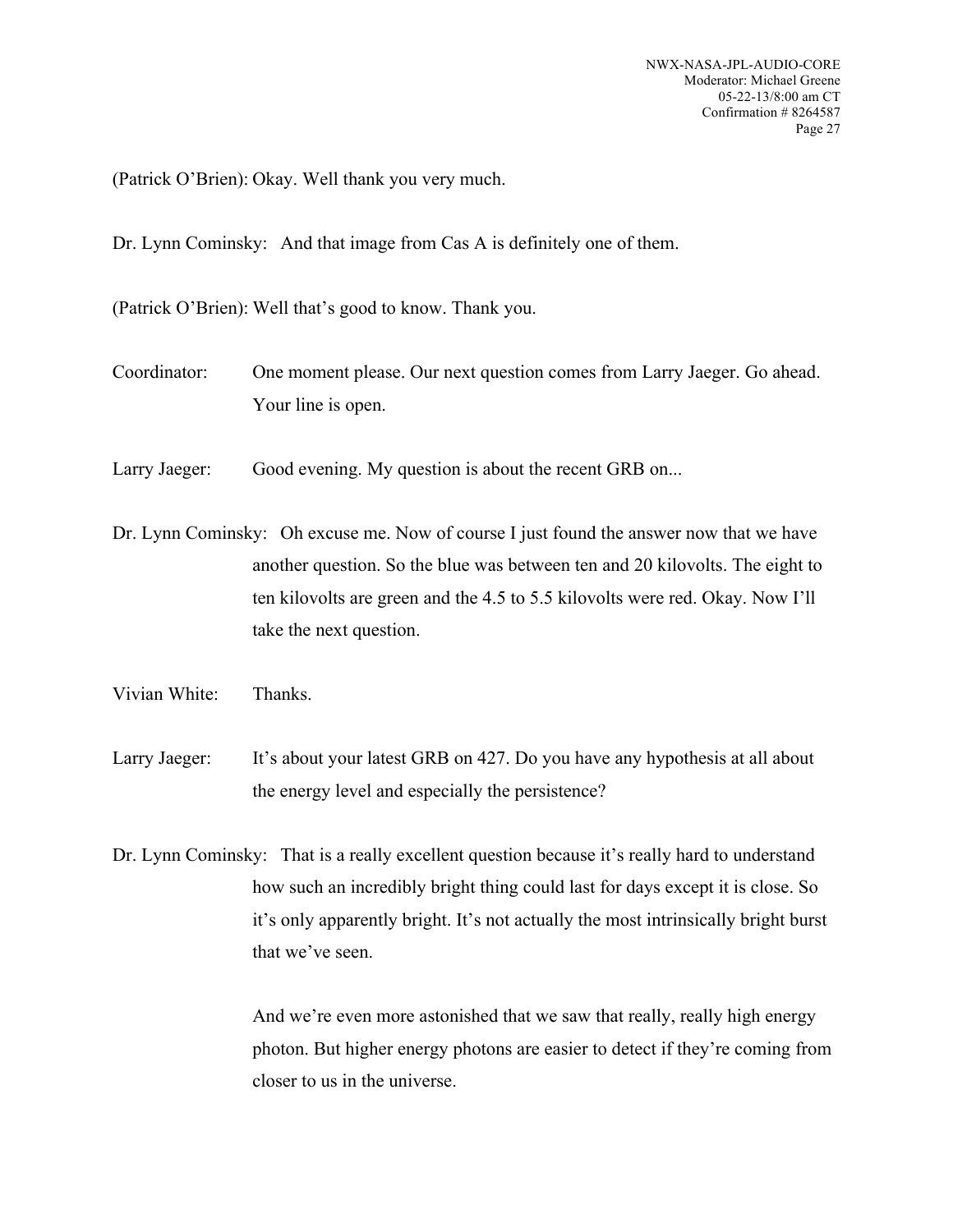It's a known effect that produces this other thing called the extragalactic background light which I didn't have time to talk about.

But if you have a quasar and it's making really, really high energy photons and it's, you know, 10 or 12 billion light years away, those high energy photons have more of a tendency to interact with intergalactic dust and gas on their way to us and be preferentially attenuated out of the signal that we got.

And so the closer the bursts are the more likely we are to see the higher really, really high energy gamma-rays because they haven't had a chance to be attenuated by bumping into other photons from the extragalactic background light and other ways being removed from the signal.

So that might be part of the explanation but it still is a pretty amazing burst. So maybe because it's close and maybe that will also help with the higher energy photons.

Larry Jaeger: Do you have any idea about how long the remnants will clear out and will start being able to see what's left?

Dr. Lynn Cominsky: Well people were predicting that they should be able to see the supernova by now and I haven't heard any reports of it actually being seen. So maybe not. I mean that was the prediction.

Larry Jaeger: Okay, thank you.

Dr. Lynn Cominsky: I know people have been looking.

Larry Jaeger: Thank you.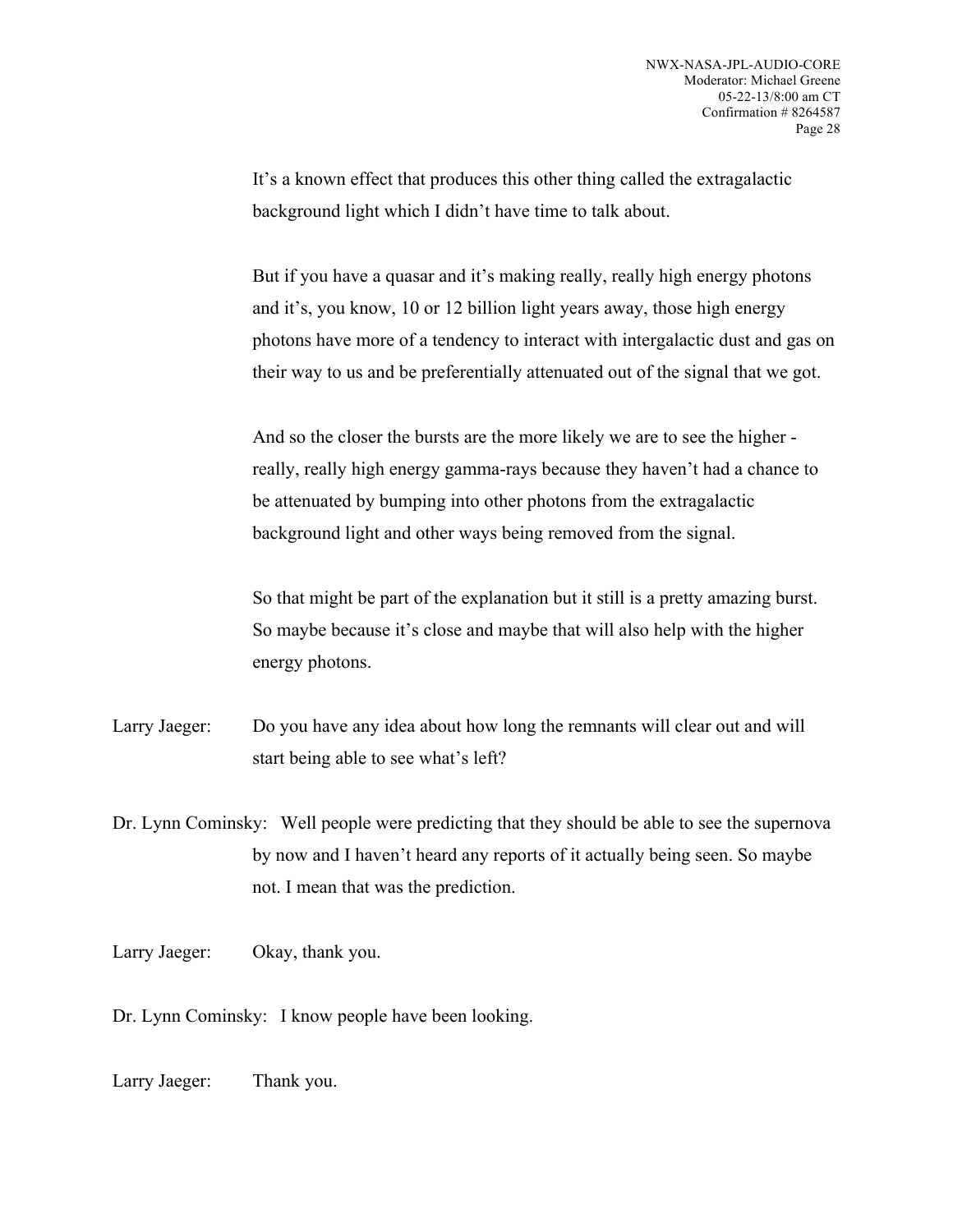Coordinator: Our next question comes from (Jim Smalls). Your line is open.

(Jim Smalls): Okay. So we use gamma-rays to detect black holes, right? Could you explain how we use the - might use the detectors to detect the energy like I guess it's positrons, around the center of the galaxy?

Dr. Lynn Cominsky: Okay, so yes we use gamma-ray detectors to detect light from black holes, from - and that light is being - the gamma-ray light is being made by the acceleration of charged particles. And what I was saying is we don't know what the actual nature of the charged particles are that are making the light.

> And so we're trying to understand that by taking data in different wavelengths of light and comparing the variations that we see in flares from these central black holes and comparing those to model predictions for different kinds of charged particles.

> And so, so far it's - we don't have enough results. The results that we do have are sort of all over the place. In some of the flares the gamma-rays come first and in some of the flares we've seen the visible light comes first. And some of them they vary together.

And so I think the verdict is still out on whether we're actually going to be able to figure out whether it's positrons or electrons for example, that are mostly responsible for making the gamma-rays that we see.

(Jim Smalls): Okay, thank you.

Coordinator: Our next question comes from (Laurence Quary). Your line is open.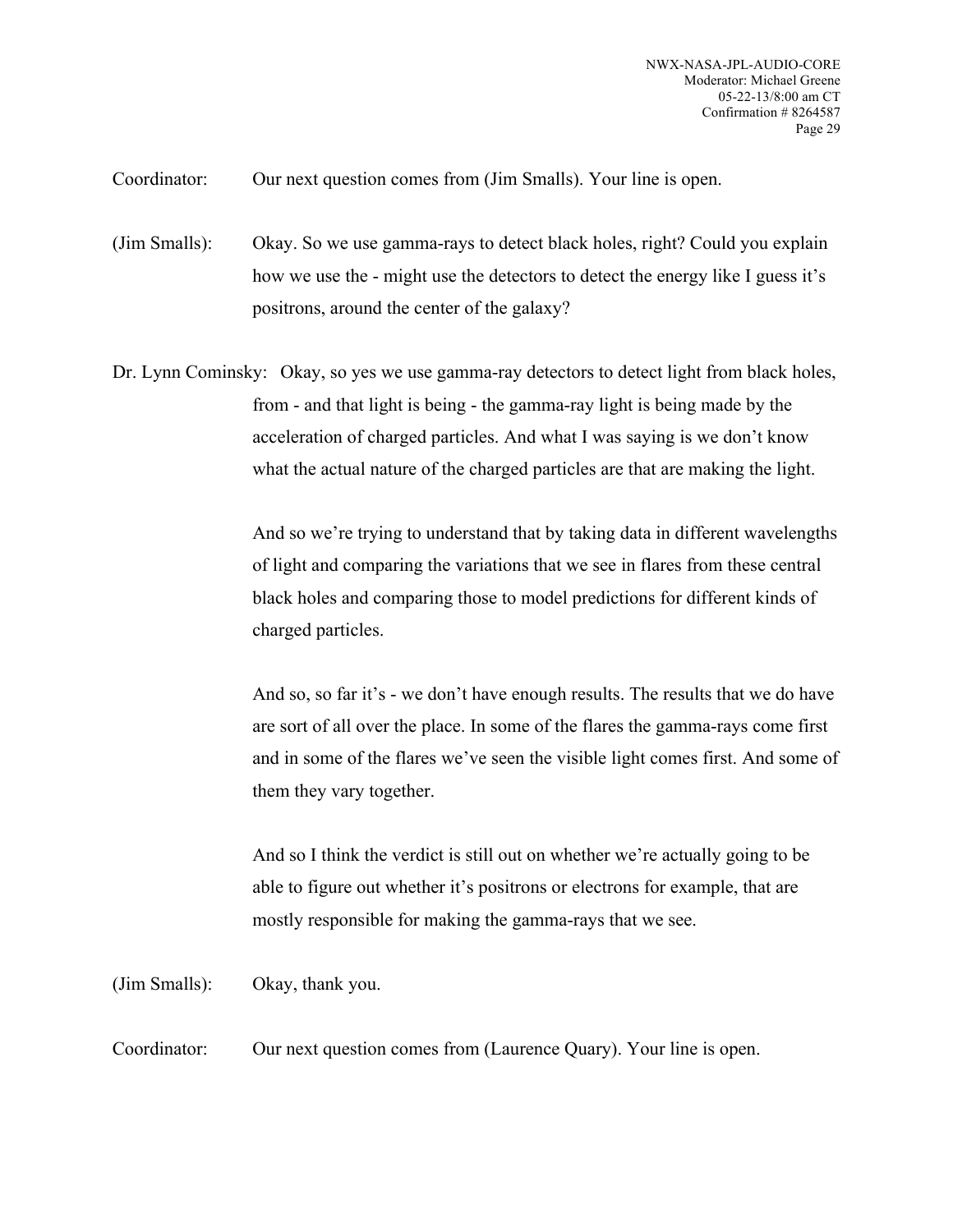(Laurence Quary):Hi, thanks. Dr. Cominsky, is there any significant correlation between the data you're getting and the high energy emissions that you're working on and the alpha magnetic spectrometer on the space station?

Dr. Lynn Cominsky: That's a really excellent question. So the alpha magnetic spectrometer is basically studying directly those charged particles that we've been talking about that also can be making gamma-rays if they're accelerated. And it has these little magnetic brooms.

> And so by looking at which way the charged particle is curved around the magnetic fields you can tell if it's a positively charged particle or a negatively charged particle. Now Fermi does not have the ability - it was not actually built as a charged particle detector.

> But I talked about the anti-coincidence shield. And the anti-coincidence shield does record information about the charged particles that we're mostly rejecting and not studying.

> Now we have been able to do positron and electron spectra using the data into the anti-coincidence shield from Fermi that we have published.

> And although the alpha magnetic spectrometer was specifically designed to do that and therefore has much higher sensitivity and can make prettier specter than we can, we published our positron and electron specter results already a year ago.

And the data that they've produced is in total agreement with what Fermi has already published although theirs has better signal to noise of course because that's what they were designed to study.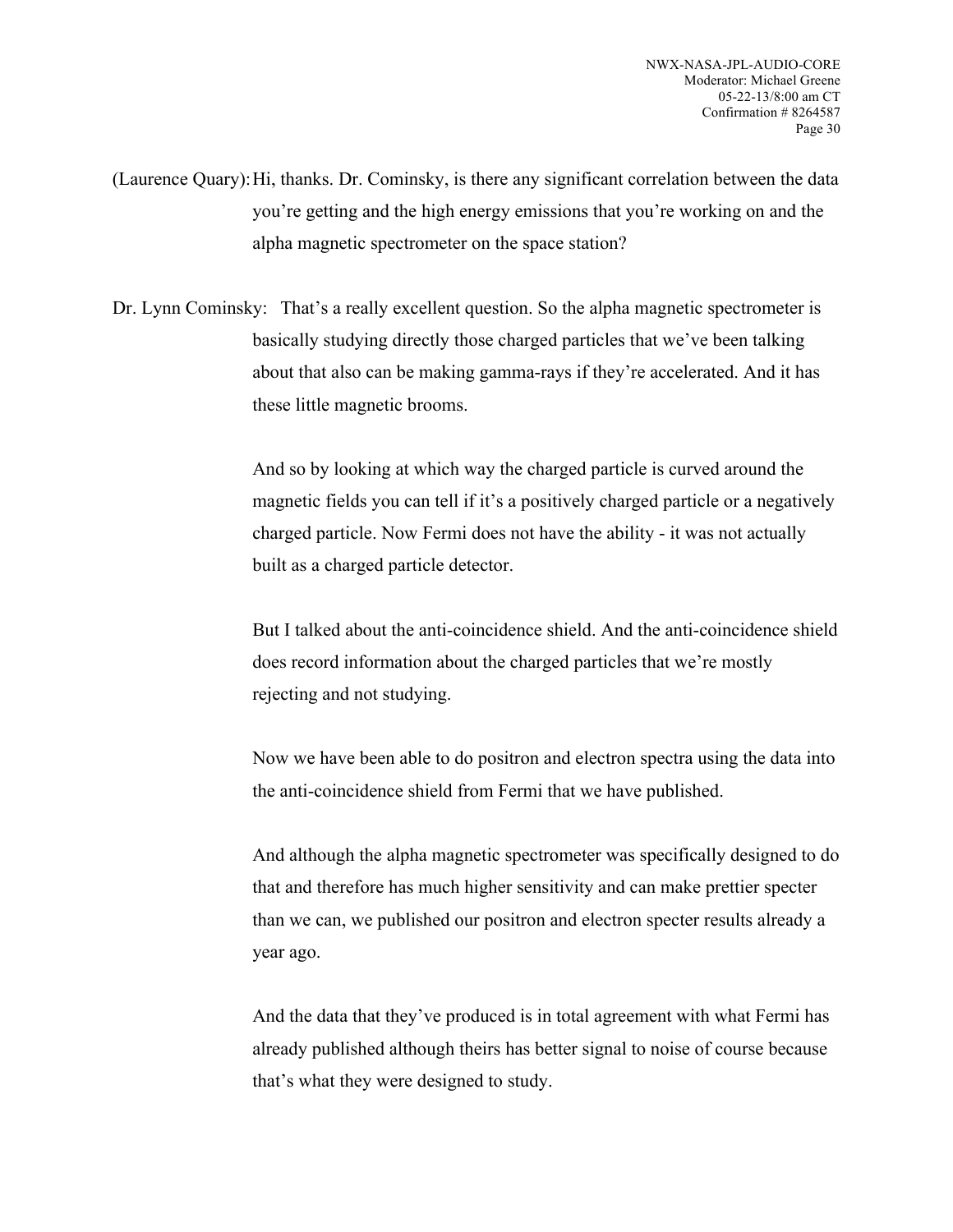(Laurence Quary):Yeah. They've been a little tight on their releases I guess. Haven't they?

Dr. Lynn Cominsky: The alpha magnetic spectrometer? Well they did have the one big press flash. Now...

(Laurence Quary):Yeah.

Dr. Lynn Cominsky: ...it's interesting because as I'm - since you know about this I'm sure that you're familiar with the fact that their principal investigator, Dr. (Sam Chang), Nobel Prize winning (Sam Chang), claimed that perhaps the positron spectrum that they were seeing, the positron (expos) was a hint of a dark matter particle.

> And the Fermi people had seen the same access and so did another experiment called (Pinella) that published even before Fermi did. And we are not interpreting it at this time as any evidence for a dark matter particle.

We are believing that work, you know, extraordinary claims require extraordinary evidence. And this does not yet rise to that level. It's much easier to explain the excess of positrons by a whole bunch of pulsars or other things that are making charged particles and juts.

And so that's basically the Fermi team's conclusions at this point. Now, you know, the AMS will keep running and it will keep making better and better resolution spectra.

What would be a clincher and what Fermi's been looking for as well is the sign of an actual annihilation line at a specific energy that would then be able to tell you using E=MC2, the mass of the particles that were colliding that could be the dark matter particles.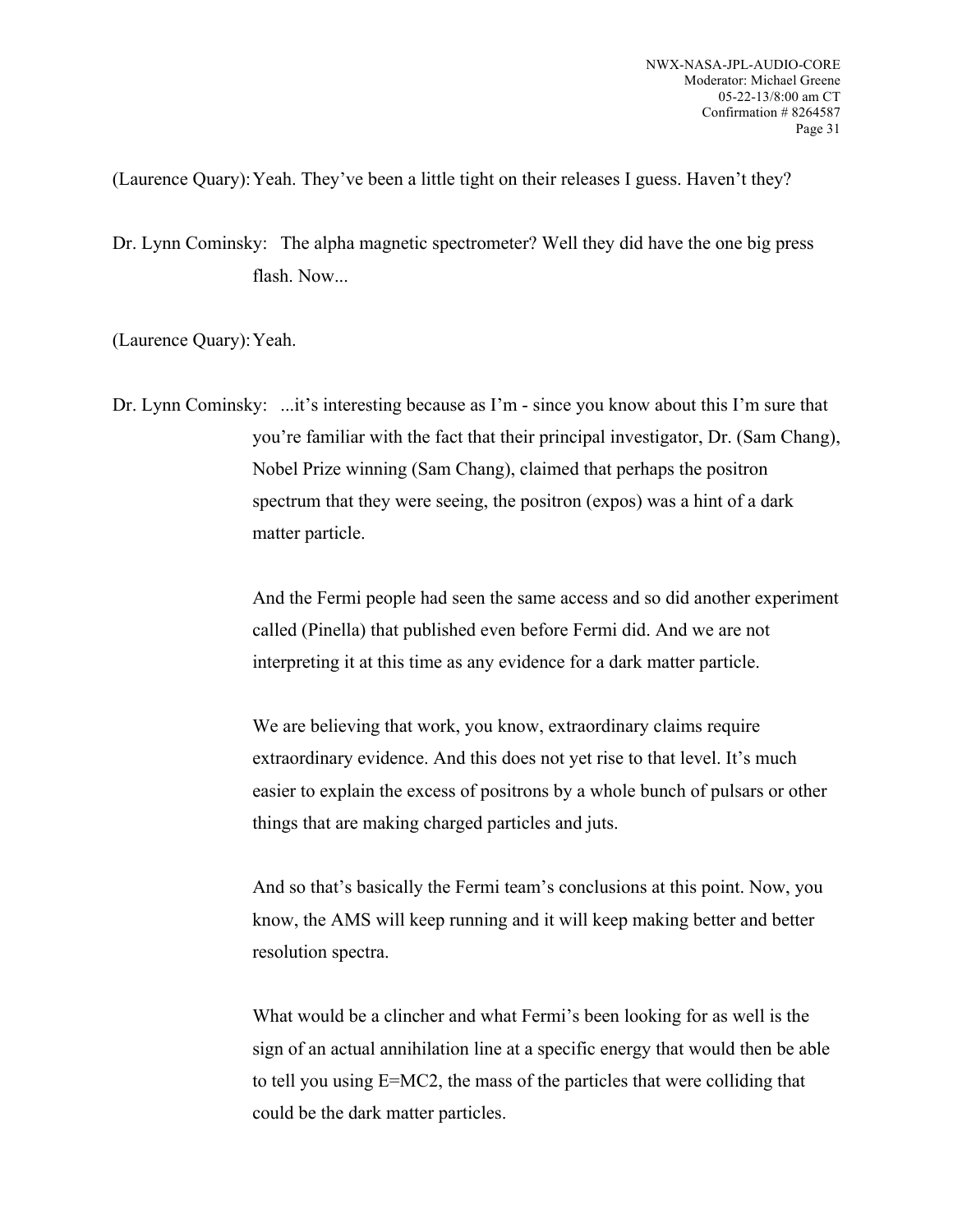So when I talked about pair-annihilation and pair-creation before, and I showed an electron and a positron, when you annihilate the electron and the positron you get a hard x-ray of this very specific energy. It's 511,000 electron volts.

That is the rough mass energy of the electron or the positron. They're equal of course. So in some theories of dark matter particles, the dark matter particles, the ones that are call (WIMPs), they can be their own antiparticles.

And you can get two (WIMPs) annihilating with each other and making gamma-rays of the specific energy. And so Fermi has long been looking for any gamma-ray lines that could be the signature of (WIMP) annihilation, has not found any to date.

And so it's that kind of thing that's being discussed. But there's no good evidence at this time that anyone has been able to find a specific energy that's associated with dark matter pair-annihilation.

(Laurence Quary):What energy level would you be looking for, for that?

Dr. Lynn Cominsky: We're looking at everything in the entire layout energy range so 100 MEV all the way up to 300 GEV. And so that's, you know, that's what Fermi is sensitive to seeing. And so that's where we're looking.

(Laurence Quary):That's really exciting stuff. Keep up the good work.

Dr. Lynn Cominsky: It'll be even more exciting when we find something.

(Laurence Quary):Truly.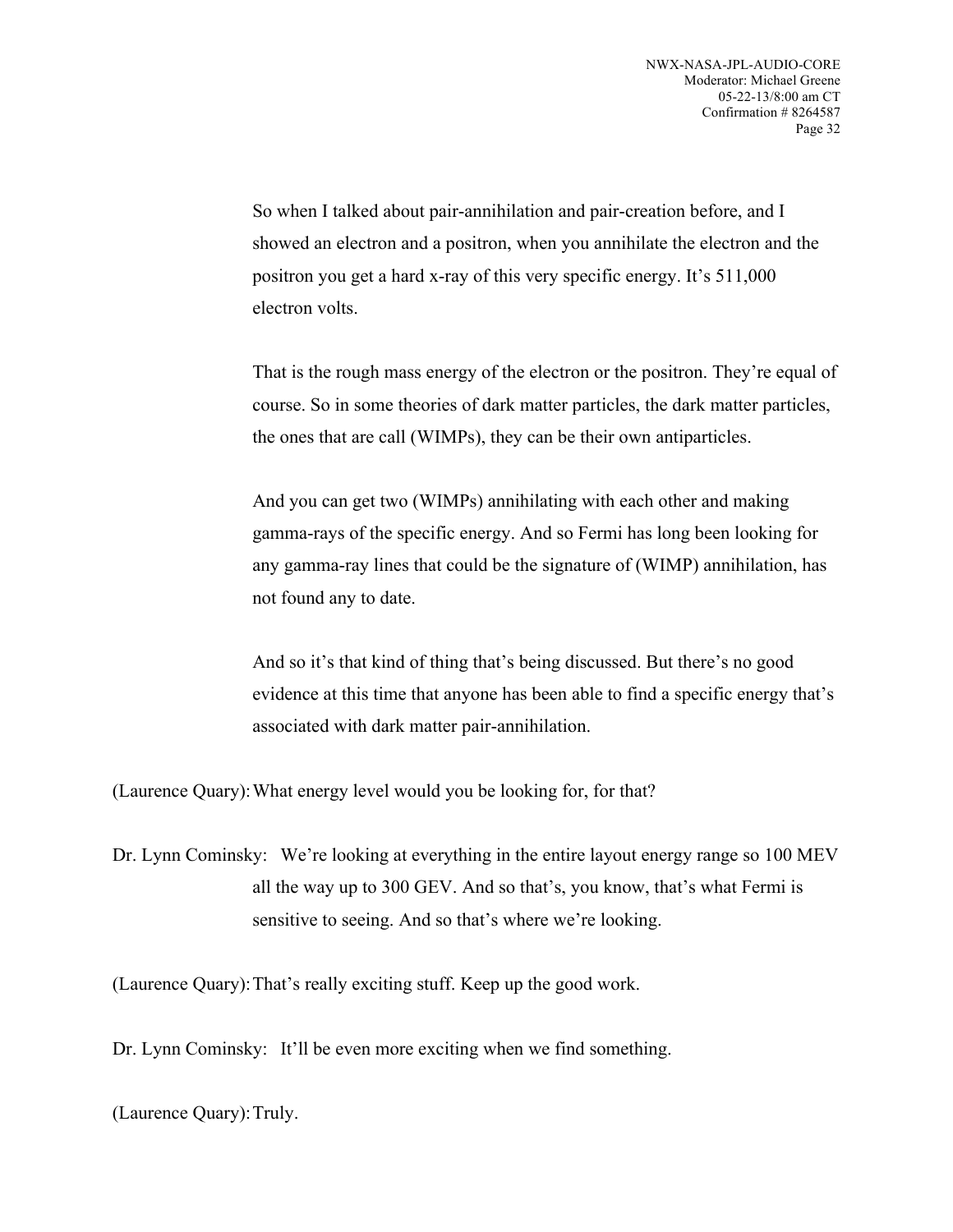NWX-NASA-JPL-AUDIO-CORE Moderator: Michael Greene 05-22-13/8:00 am CT Confirmation # 8264587 Page 33

Vivian White: Okay. I think we've got time for one more question.

Coordinator: Our final question is from Linda Prince. Your line is open.

Linda Prince: Oh, hi Dr. Cominsky. You said that the average distance of these gamma-ray bursts is about 7 billion light years. How much would that radiation be red shifted over that time before it reaches us?

Dr. Lynn Cominsky: Okay, so that's a red shift of one. So basically that means the light's been stretched by a factor of two.

Linda Prince: So the wavelength would be stretched by - just doubled?

Dr. Lynn Cominsky: Yeah. Yeah, doubled.

Linda Prince: The gamma-ray could just as well stay a gamma-ray?

Dr. Lynn Cominsky: Right because the Fermi energy band remember, is so incredibly wide, right? We're seeing everything from 100, you know, 10,000 electron volts all the way up to 300 billion electron volts. So...

Linda Prince: And this is - how do they get a, you know, how do they get - I don't know how they measure the red shift. Do they look in the galaxy that...

Dr. Lynn Cominsky: They - the red shifts are measured by looking at visible light.

Linda Prince: Okay.

## ((Crosstalk))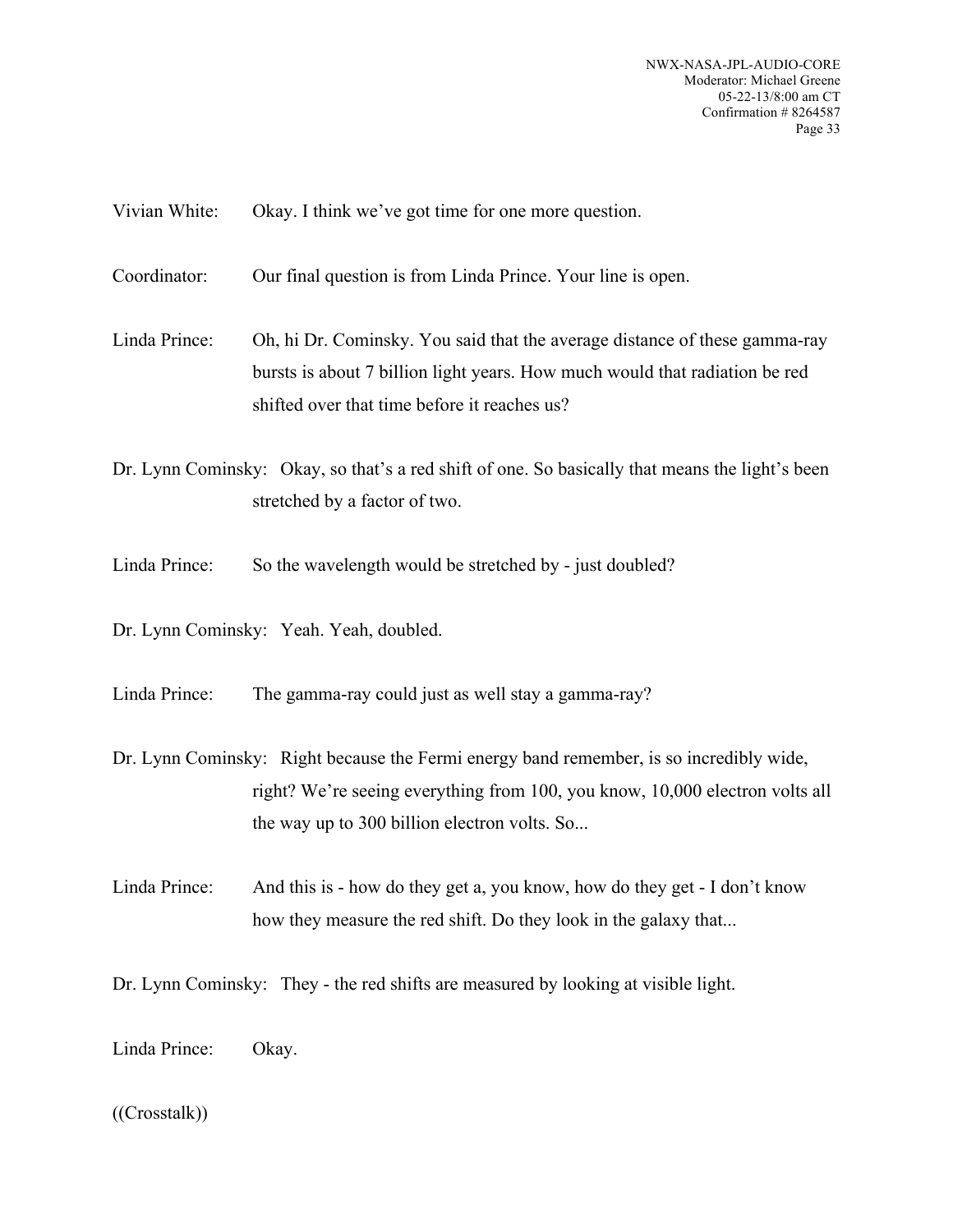Dr. Lynn Cominsky: Because you need to specter lines moving, right?

Linda Prince: Okay.

Dr. Lynn Cominsky: And so because you can't really image or focus gamma-rays very well it's also very hard to do really clear line measurements. And in order to see lines you need to have ionization states of chemicals and you need to see thermal emission like I talked about thermal versus non-thermal.

- Linda Prince: Right.
- Dr. Lynn Cominsky: So and then gamma-rays it's almost all non-thermal so you don't see very many lines at all.
- Linda Prince: Right.
- Dr. Lynn Cominsky: In x-rays you see, for example, you see 25 times ionized iron. So you see an iron line at 7000 electron volts and you see a bunch of lines down at 1000 electron volts to 2000 electron volts come from silicon and magnesium.
- Linda Prince: Yes.
- Dr. Lynn Cominsky: Because there are still elements that have some electrons left at those temperatures that are ionizing those atoms. But by the time you get up to gamma-rays there's no semblance of atoms left at all.
- Linda Prince: Okay, thank you.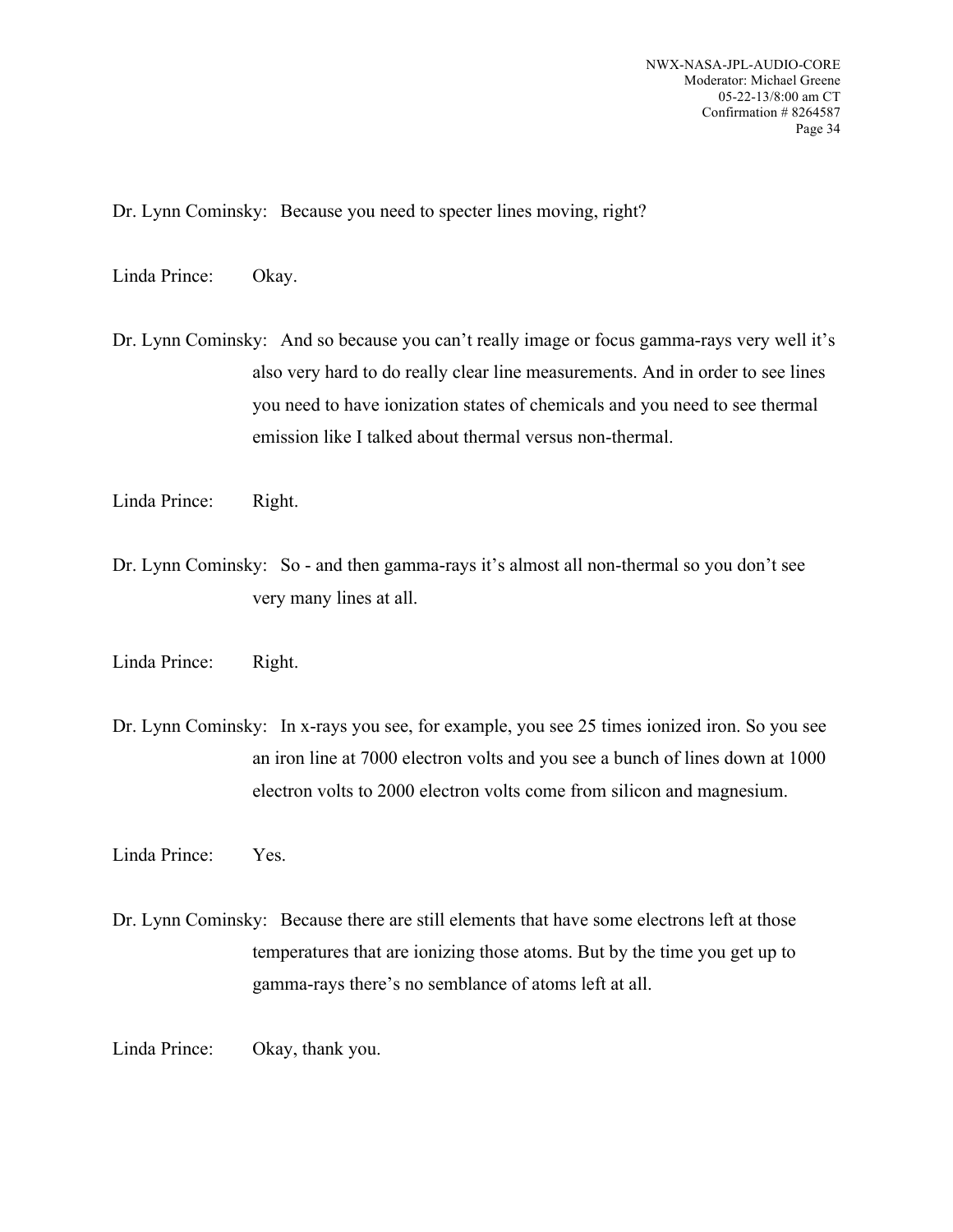- Vivian White: Wow. Thank you so much Dr. Cominsky. We really appreciate your time and your excellent presentation. I'm afraid it's all we - all the questions we have time for this evening. But we wish you much future success and we'll be listening and watching. So thanks very much.
- Dr. Lynn Cominsky: Well it was my pleasure. I'm glad everyone enjoyed it and I got I really enjoyed the excellent questions that I got.
- Vivian White: Before we sign off let's be sure to have the drawing for the copy of The Life and Death of Stars. Operator, can you let us know how to do that? I think we're going to take the seventh caller.
- Coordinator: Absolutely. To win the copy of the book please press star 1 now.
- Vivian White: Okay. We want to thank the Astronomical Society of the Pacific for donating this tonight. Let's see.
- Coordinator: One moment.
- Vivian White: Waiting for the seventh call. Two shakes.
- Coordinator: And our winner is (Alan Davenport).
- Vivian White: (Alan)? Excellent. Okay. (Alan) if you're not on the Night Sky Network go ahead and give us an - send us an email. Our email is NightSkyInfo@AstroSociety.org. And congratulations to you. That's wonderful. And that's all we have for this evening everyone.

You can find this telecon along with many others on the Night Sky Network Web site if you look under Astronomy Activities. Just go ahead and search for